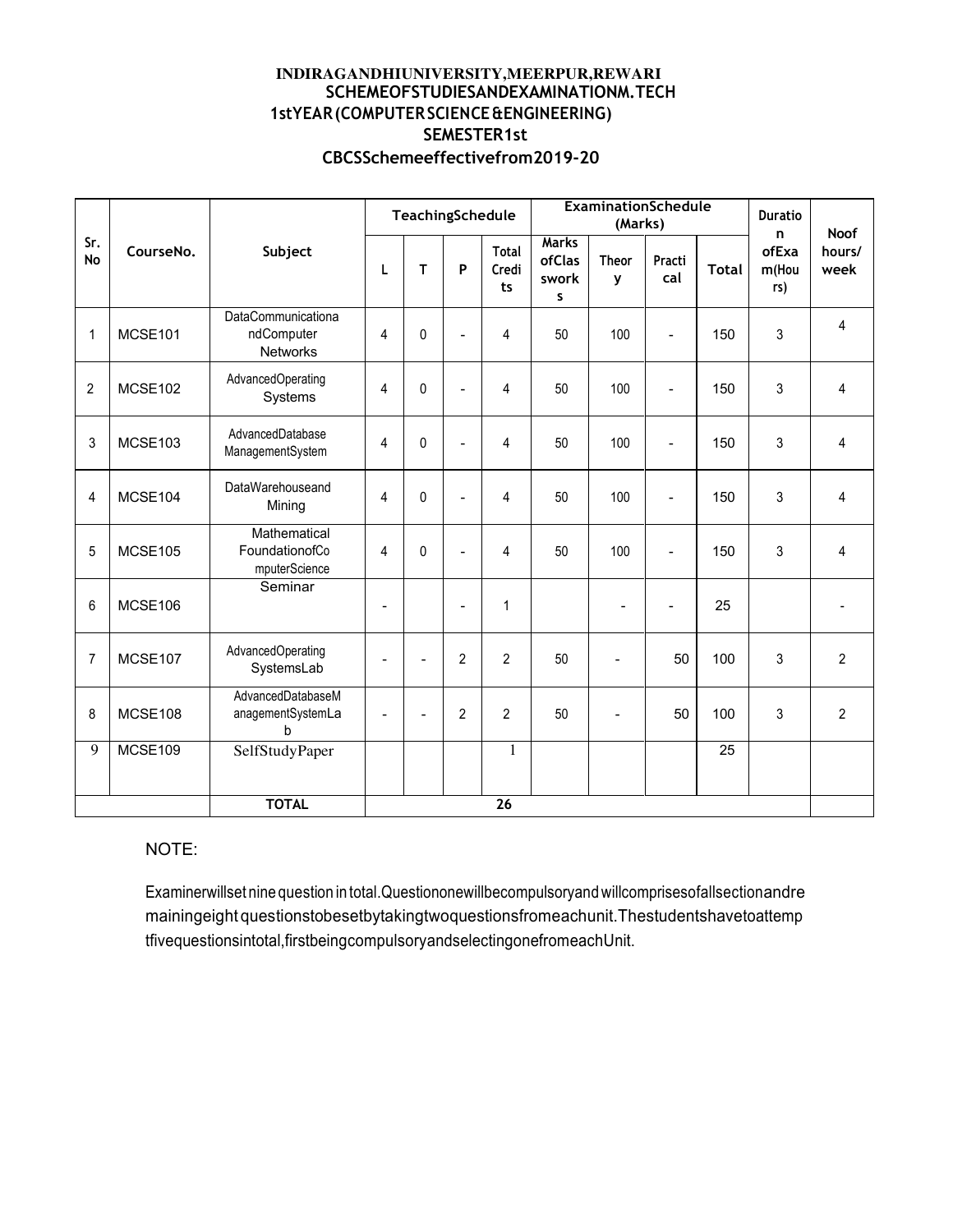### INDIRAGANDHIUNIVERSITY, MEERPUR, REWARI SCHEMEOFSTUDIESANDEXAMINATIONM.TECH1st YEAR (COMPUTER SCIENCE & ENGINEERING) SEMESTER2nd CBCSSchemeeffectivefrom2019-20

|                |                                                    |                      |                              | TeachingSchedule         |                          |                             | <b>ExaminationSchedule</b><br>(Marks) |                          | <b>Durat</b><br>ionof    |              |                     |                                   |
|----------------|----------------------------------------------------|----------------------|------------------------------|--------------------------|--------------------------|-----------------------------|---------------------------------------|--------------------------|--------------------------|--------------|---------------------|-----------------------------------|
| Sr.<br>No      | CourseNo.                                          | Subject              | L                            | T                        | P                        | <b>Tota</b><br>ICre<br>dits | <b>Marks</b><br>ofClas<br>swork<br>S  | <b>Theor</b><br>y        | Practi<br>cal            | <b>Total</b> | Exam<br>(Hour<br>s) | <b>Noof</b><br>hours<br>/wee<br>k |
| 1              | MCSE201                                            | SoftComputing        | 4                            | $\mathbf{0}$             | $\overline{\phantom{0}}$ | 4                           | 50                                    | 100                      | $\blacksquare$           | 150          | 3                   | 4                                 |
| $\overline{2}$ | MCSE202                                            | AlgorithmDesign      | $\overline{4}$               | $\mathbf{0}$             | $\overline{\phantom{0}}$ | 4                           | 50                                    | 100                      | $\blacksquare$           | 150          | 3                   | 4                                 |
| 3              | MCSE203                                            | Seminar              | $\qquad \qquad \blacksquare$ |                          | $\overline{a}$           | 1                           | 25                                    | $\overline{\phantom{a}}$ | $\overline{\phantom{0}}$ | 25           | $\blacksquare$      |                                   |
| 4              | MCSE204                                            | SoftComputingLab     | $\overline{\phantom{a}}$     | $\overline{\phantom{a}}$ | $\overline{2}$           | $\overline{2}$              | 50                                    | $\overline{\phantom{a}}$ | 50                       | 100          | 3                   | $\overline{c}$                    |
| 5              | MCSE205                                            | AlgorithmDesignLab   | $\qquad \qquad \blacksquare$ |                          | $\overline{2}$           | $\overline{2}$              | 50                                    |                          | 50                       | 100          | 3                   | $\overline{2}$                    |
| 6              | MCSE206Aor<br>MCSE206Bor<br>MCSE206Cor<br>MCSE206D | Elective-<br>1(DCEC) | $\overline{4}$               | 0                        | $\overline{\phantom{0}}$ | 4                           | 50                                    | 100                      |                          | 150          | 3                   | 4                                 |
| $\overline{7}$ | MCSE207                                            | FoundationElective   |                              |                          |                          | $\overline{2}$              |                                       |                          |                          |              |                     | $\overline{2}$                    |
| 8              | MCSE208                                            | SelfStudyPaper       |                              |                          |                          | 1                           |                                       |                          |                          | 25           |                     |                                   |
|                |                                                    |                      |                              |                          |                          | $\overline{20}$             |                                       |                          |                          |              |                     |                                   |

NOTE: Examinerwillsetninequestionintotal. QuestionOnewillbecompulsoryandwillcomprisesofallsectionandremai ningeightquestionstobesetbytakingtwoquestionsfromeachunit. Thestudentshavetoattemptfivequestionsintotal, first beingcompulsoryandselectingonefromeachUnit.

Elective1: Choose anyonefrom the following papers MCs

E206A

|          | MobileandWirelessCommunicationMCS |
|----------|-----------------------------------|
| E206B    | <b>OptimizationTechniques</b>     |
| MCSE206C | <b>DiscreteMathematics</b>        |
| MCSE206D | InternetandWebDevelopment         |

AcandidatehastoselectthispaperfromthepoolofFoundationElectivesprovidedbytheUniversity.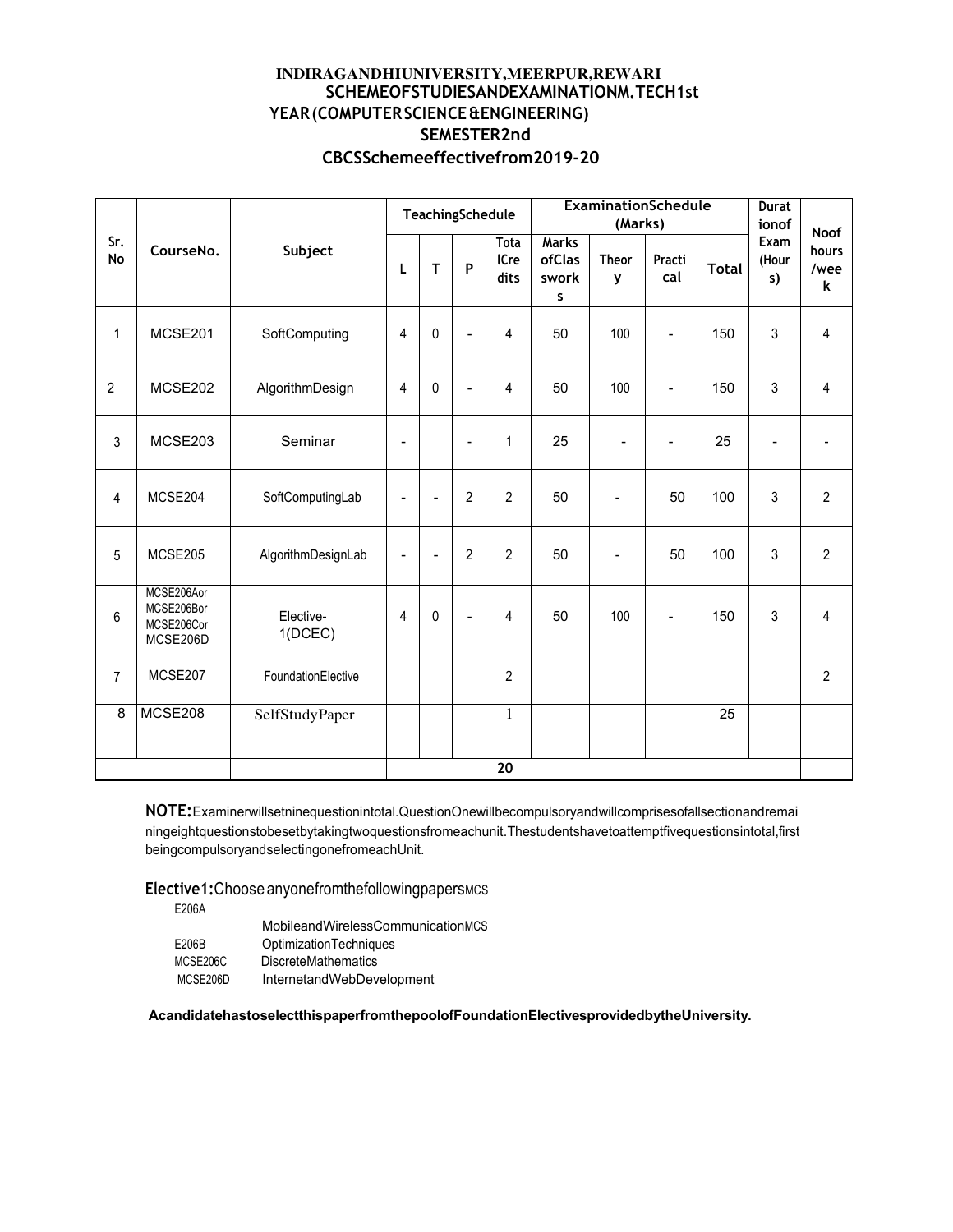# 1. **Seminar**

Max.Marks-25

Everycandidatewillhavetodeliveraseminarof30minutesdurationonatopic(notfromthesyllabus)whichw illbechosenbyhim/herinconsultationwiththeteacherofthedepartment.Theseminarwillbedeliveredbefor ethestudentsandteachersofthedepartment.A

threemembercommittee(onecoordinatorandtwoteachersofthedepartmentofdifferentbranches)dulyapp rovedbythedepartmental

councilwillbeconstitutedtoevaluatetheseminar.Thefollowingfactorswillbetakenintoconsiderationwhil eevaluatingthecandidate.

Distributionofmarkswillbeasfollows:

- 1. Presentation10marks
- 2. Depthofthesubjectmatter10marks
- 3. Answerstothequestions05marks

# 2. **SelfStudyPaper**

Max.Marks-25

**Objective:**Thiscourseintendstocreatehabitsofreadingbooksandtodevelopwritingskillsinamannerofcre ativityandoriginality.Thestudentsaretoemphasishis/herownideas/wordswhichhe/shehaslearntfromdiff erentbooks,journalsandnewspapersanddeliberatethesamebyadoptingdifferentwaysofcommunicationt echniquesandadoptingtimeschedulingtechniquesintheirrespectivefields.Thiscourseaims:- Tomotivatethestudentsforinnovative,researchandanalyticalwork-

Toinculcatethehabitofselfstudyandcomprehension-Toinfusethesenseofhistoricalback ground oftheproblems-To assessintensity assessintensity

oforiginalityandcreativityofthestudents.Studentsareguidedtoselecttopicoftheirowninterestinthegivena reainconsultationwiththeirteachers/Incharge/ResourcePerson.

### **InstructionsforStudents**

- 1. Choosethetopicofyourinterestinthegivenareasandifnecessary,seekthehelpofyourteacher.
- 2. Selectasuitabletitleforyourpaper.
- 3. Youareexpectedtobecreativeandoriginalinyourapproach.
- 4. SubmityourpaperintwotypedcopiesofA4size5- 6pages(bothsidesin1.5linespacesinTimesNewRomanFontsize12).
- 5. Organizeyourpaper in threebroad steps:(a)Introductions(b)Main Body (c)Conclusion
- 6. Useheadingsandsub-headings
- 7. Usegraphicswherevernecessary
- 8. Givealistofbooks/referencescited/used
- 9. Theexternalexaminerwillevaluatetheselfstudypaperintwowaysi.e.Evaluation15MarksandViva-Voce10marks.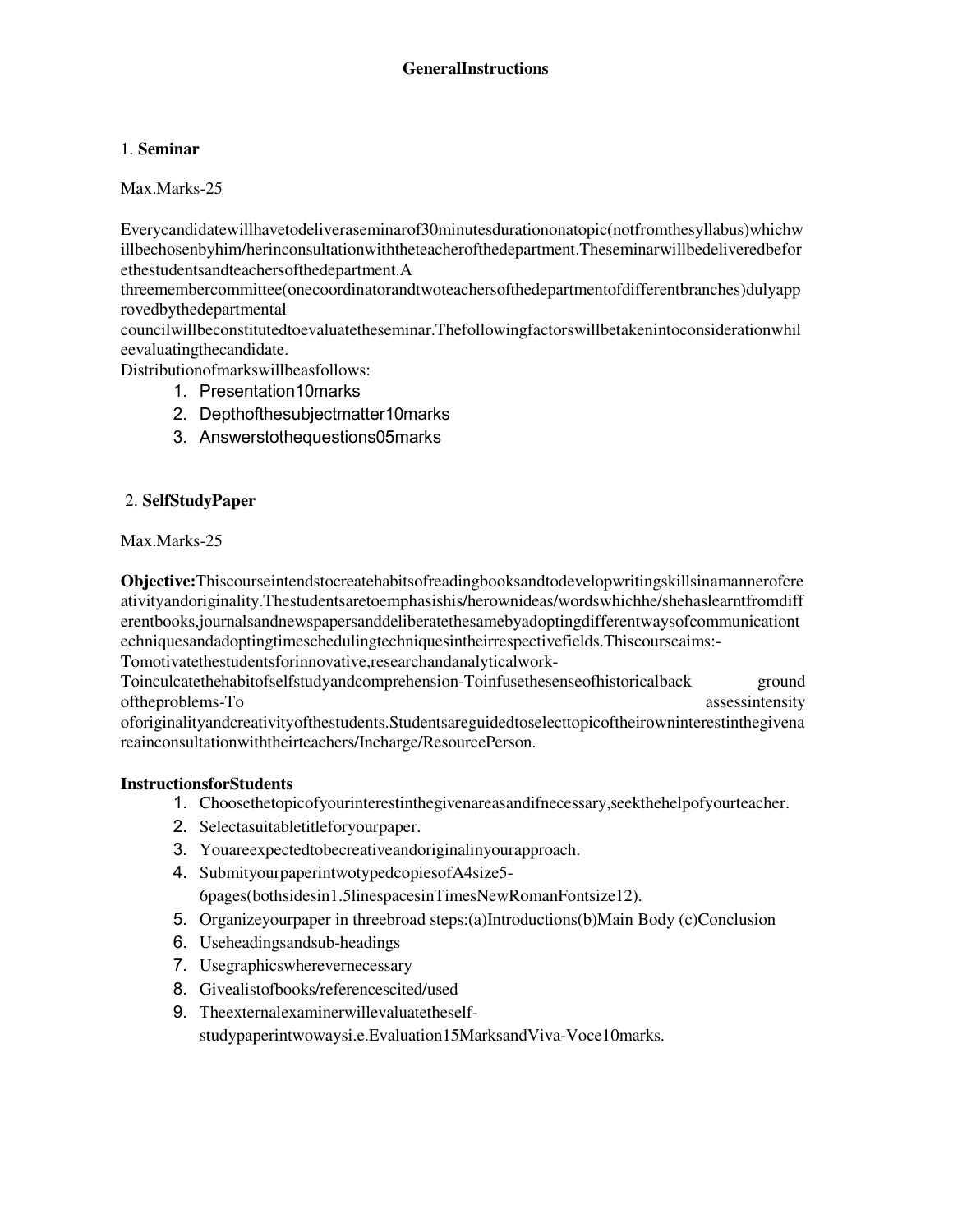### **DistributionofMarks**

- 1. Theevaluationisdividedintodifferentsegmentasunder:15Marks
	- i. SelectionofTopic-3Marks
	- ii. LogicalOrganizationofsubjectmatter-5Marks
	- iii. Conclusions-5Marks
	- iv. References-2Marks
- 2. Viva-Voce:-10Marks

TheexternalexaminerwillholdViva-

Vocebasedoncontentsofthestudent'sSelfStudyPaperfocusinguponthedescriptionbytheCandidate.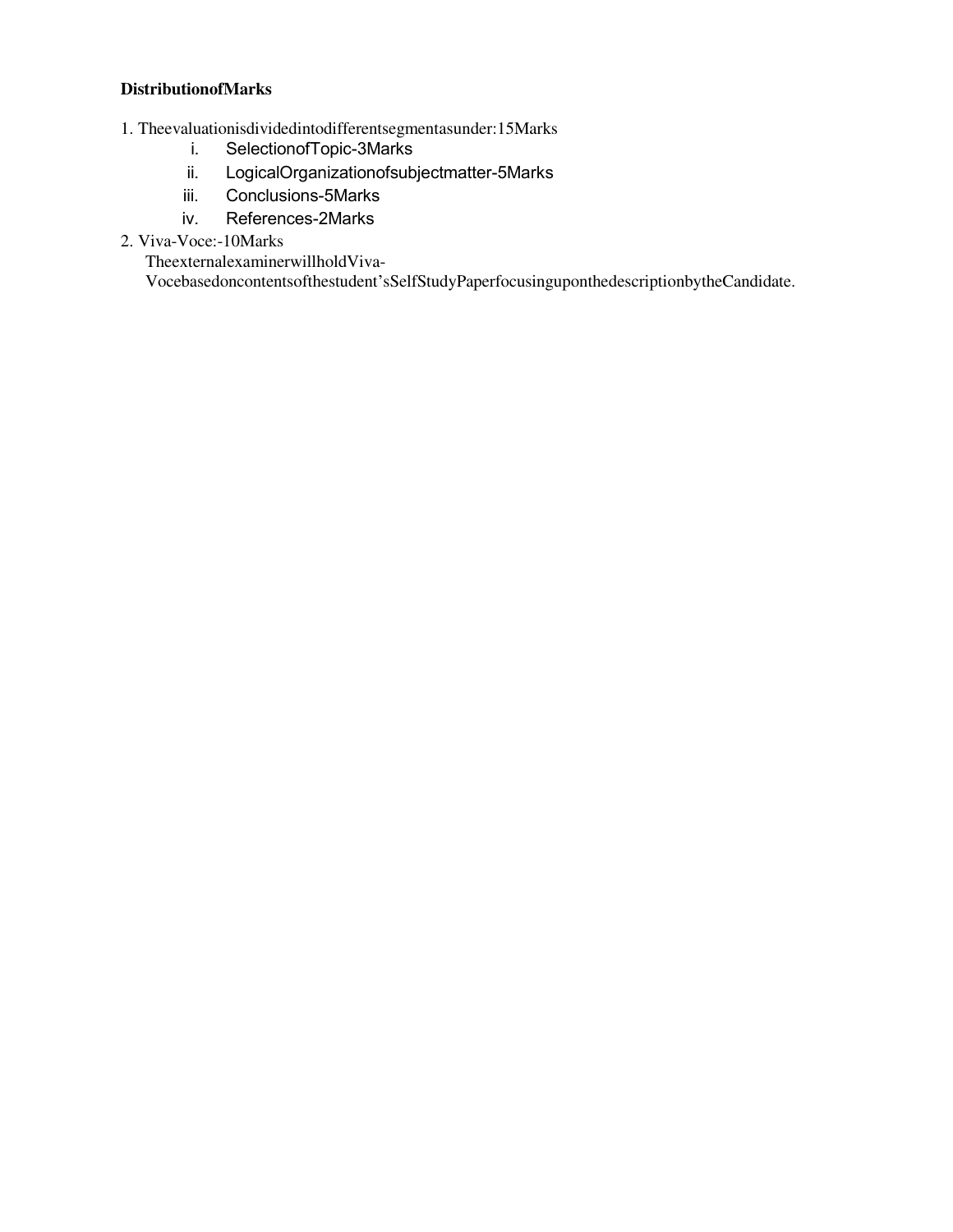# MCSE101DATACOMMUNICATIONANDCOMPUTERNETWORKS

|            |            | <b>Marks</b> | <b>Credits</b> |
|------------|------------|--------------|----------------|
| <b>LTP</b> | Exam:      | 100          | 4              |
| $4 - -$    | Sessional: | 50           |                |
|            | Total:     | 150          |                |

### DurationofExam:3hrs.

NOTE: Examinerwillsetnine questionintotal. Question One will be compulsory and will comprise of all se ctionandremainingeightquestionstobesetbytakingtwoquestionsfromeachunit. Thestudentshavetoat temptfivequestionsintotal, firstbeingcompulsoryandselectingonefromeachUnit.

# UNIT<sub>1</sub>

Datacommunication:Digitalandanalogcommunication, Transmissionmodes, serialandparallelcommunication, packe tswitching, circuitswitching and messages witching

Networkmodels: OSlandTCP/IPmodel, OSIvsTCP/IP MAC: ALOHA, CSMA, CSMA/CD

# UNIT<sub>2</sub>

NetworkLayer:- ARP, RARP, ICMP, IGMP, IPv4, IPv6, IPv4addressing, classful addressing, CIDR

Introduction, CIDRaddressing, CIDR addressblocksandBitmasks, subnetsandsupernetting, IPv6addressing, addres sspaceallocation, global unicastad dresses.

# RoutingAlgorithms:-

DistancevectorRouting,LinkStateRouting,PathVectorRouting,HierarchalRouting,RIP,OSPF,BGP.

# UNIT<sub>3</sub>

# TransportLayer:-

TransportLayerServices, UDP, TCPProtocol, TCPservices, TCPfeatures, connectionmanagement, c ongestioncontrolSCTPProtocol,SCTPservices,SCTPfeatures,anSCTPassociation.

Applicationlayer:-SMTP,POP,IMAP,andMIME,DHCP,DHCPoperation,ConfigurationFTP,SSH.

# UNIT4

NetworkManagementandSecurity:-Congestioncontrol,Qualityofservices,SNMP,,Cipherstraditional, modern, asymmetric, publicand private key, keyman agement, digital signature, Network Lay erSecurity, TransportLayerSecurity, ApplicationLayersecurity, Firewall, VPN

- 1. ComputerNetworks, TanenbaumAndrewS, Internationaledition,
- 2. TCP/IPprotocolsuite, BehrouzA. Forouzan, TMHpublication
- 3. DataCommunicationsandNetworking,BehrouzA.Forouzan,TMH
- 4. ComputerNetworking:ATop-DownApproach,KuroseandRoss.
- 5. ComputerNetworks-ASystemApproach, LarryL. Peterson&BruceS. Davie,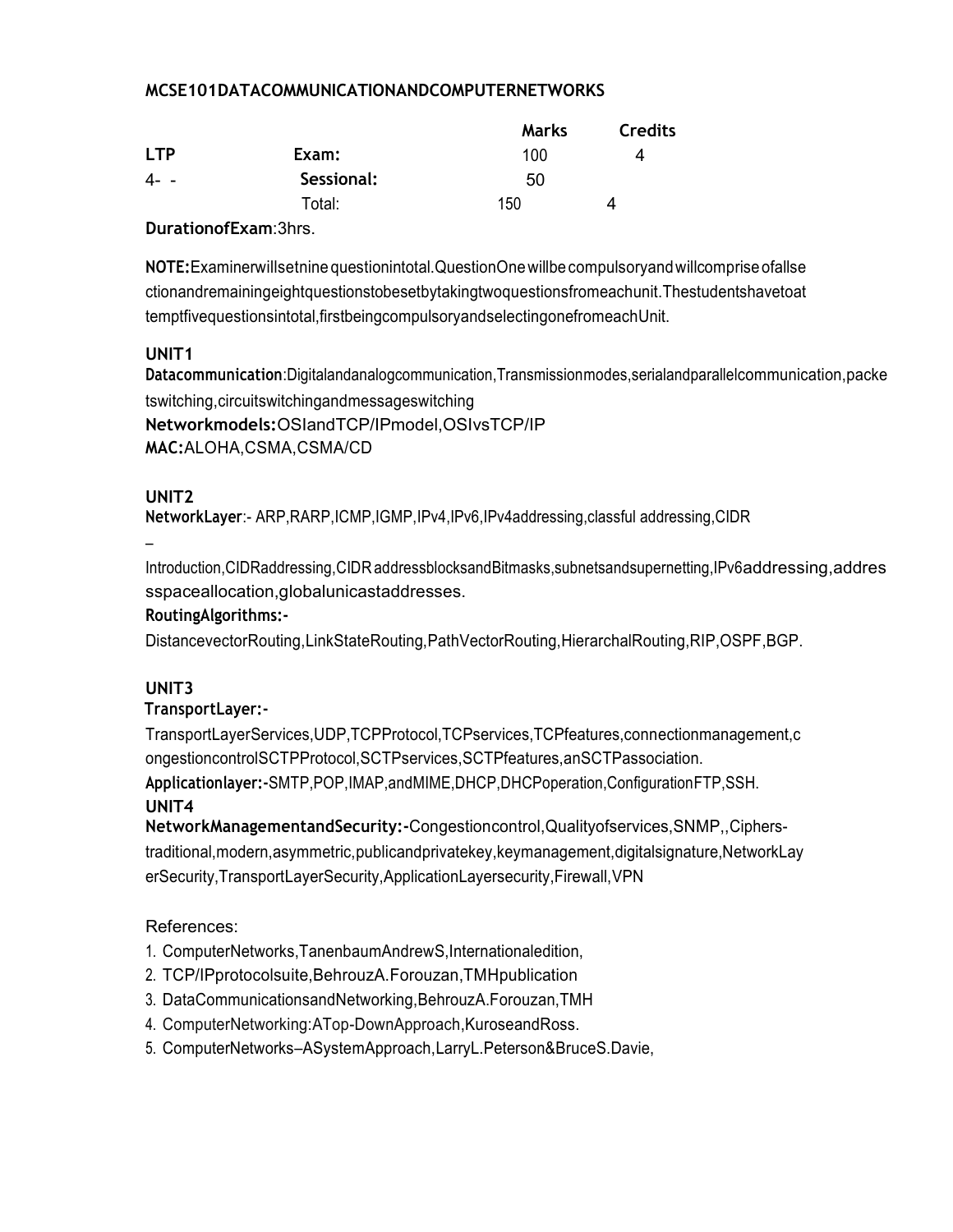# MCSE102ADVANCEDOPERATINGSYSTEMS

|              |            | Marks | <b>Credits</b> |
|--------------|------------|-------|----------------|
| <b>LTP</b>   | Exam:      | 100   | 4              |
| 4-<br>$\sim$ | Sessional: | 50    |                |
|              | Total:     | 150   | 4              |

DurationofExam: 3hrs.

NOTE: Examinerwillsetninequestionintotal. QuestionOnewillbecompulsoryandwillcomprisesofallse ctionandremainingeightquestionstobesetbytakingtwoquestionsfromeachunit. Thestudentshav etoattemptfivequestionsintotal, firstbeingcompulsoryandselectingonefromeach Unit.

# UNIT1

Introduction:OperatingSystemConcept,FunctionsofanOperatingSystem,DesignApproache s, TypesofAdvancedOperatingSystem-

SynchronizationMechanisms,ConceptofaProcess,ConcurrentProcesses,TheCriticalSectionProble m.OtherSynchronizationProblems.LanguageMechanismsforSynchronization.AxiomaticVerificatio nofParallelPrograms-ProcessDeadlocks-

Preliminaries, ModelsofDeadlocks, Resources, System State. NecessaryandSufficientconditionsforaDeadlock,SystemswithSingle-

UnitRequests, ConsumableResources, Re-usableResources.

# UNIT<sub>2</sub>

# **Distributed**

OperatingSystems:Introduction,Issues,CommunicationPrimitives,InherentLimitations-Lamport'sLogicalClock;VectorClock;CausalOrdering;GlobalState;Cuts;TerminationDetection. DistributedMutualExclusion,Non-TokenBasedAlgorithms,Lamport'sAlgorithm-Token-BasedAlgorithms, Suzuki-

Kasami'sBroadcastAlgorithm,DistributedDeadlockDetection,Issues,CentralizedDeadlock-DetectionAlgorithms-DistributedDeadlock-DetectionAlgorithms.AgreementProtocols.Classification-Solutions, Applications.

Distributed Resource Management: Distributed Filesystems, Architecture, Mechanisms, Design Issu es, Distributed Shared Memory, Architecture, Algorithm, Protocols-DesignIssues.DistributedScheduling,Issues,Components,Algorithms.

# UNIT<sub>3</sub>

# FailureRecoveryandFaultTolerance:BasicConcepts-

ClassificationofFailures.BasicApproachestoRecovery:RecoveryinConcurrentSystem:Synchrono usandAsynchronousCheck-

pointingandRecovery;CheckpointinginDistributedDatabaseSystems;FaultTolerance;Issues-TwophaseandNon-blockingCommitProtocols;VotingProtocols;DynamicVotingProtocols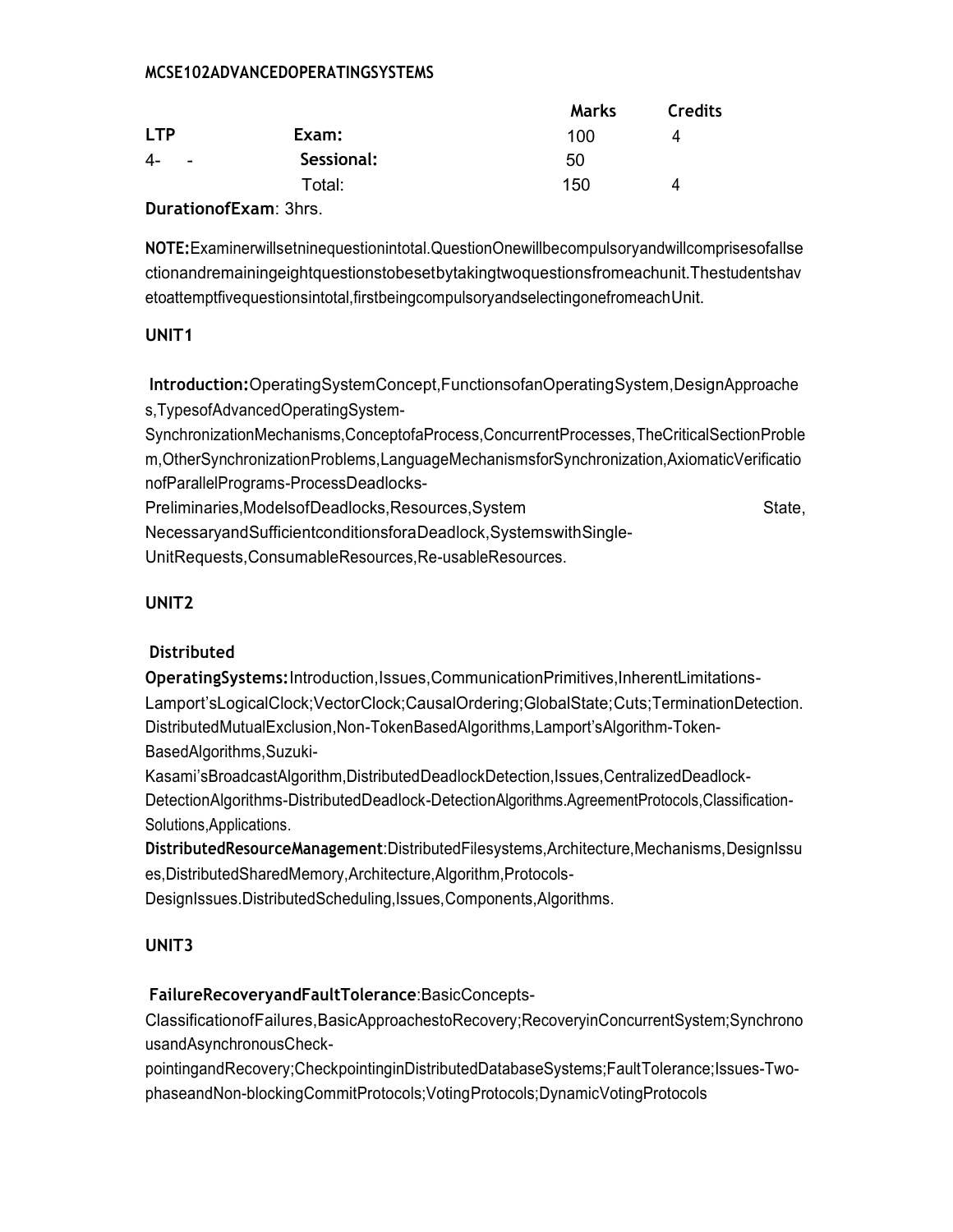# **UNIT4**

**MultiprocessorandDatabaseOperatingSystems**:Structures,DesignIssues,Threads,Proc essSynchronization,ProcessorScheduling,MemoryManagement,Reliability/FaultTolerance;D atabaseOperatingSystems,Introduction,ConcurrencyControl,DistributedDatabaseSystems,Conc urrencyControlAlgorithms.

RecommendedBooks:

1. MukeshSinghalandN.G.Shivaratri,"AdvancedConceptsinOperatingSystems",McGra wHill,2000

2. AbrahamSilberschatz,PeterB.Galvin,G.Gagne,"OperatingSystemConcepts",SixthAddisonnWe sleyPublishingCo.,2003.

3. AndrewS.Tanenbaum,"ModernOperatingSystems",SecondEdition,AddisonWesley,2001.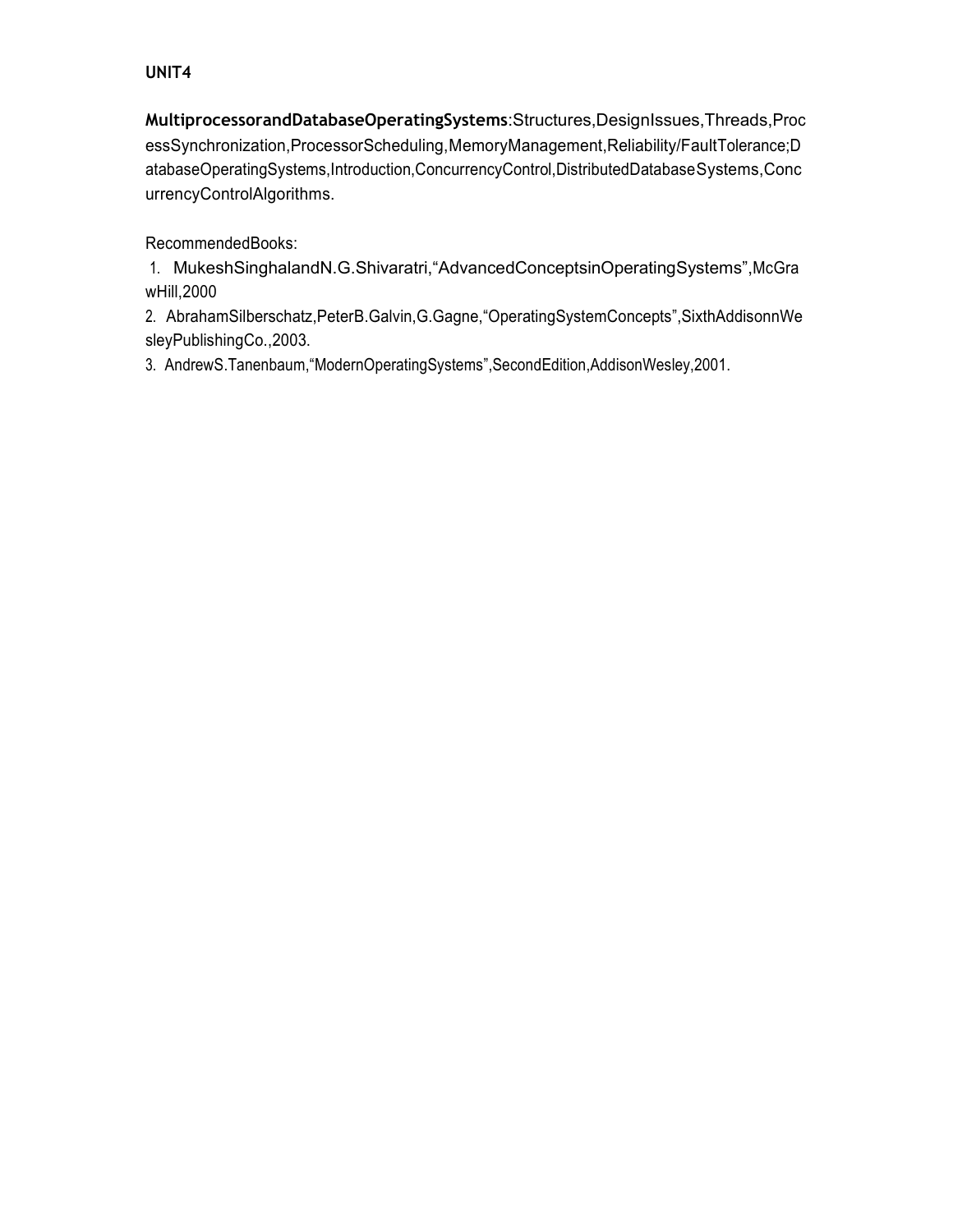# MCSE103 AdvancedDatabaseManagementSystem

|            |                              | <b>Marks</b> | <b>Credits</b> |
|------------|------------------------------|--------------|----------------|
| <b>LTP</b> | Exam:                        | 100          | 4              |
| 4--        | Sessional:                   | 50           |                |
|            | Total:                       | 150          | Δ              |
|            | <b>DurationofExam: 3hrs.</b> |              |                |

NOTE: Examinerwillsetninequestionintotal. Question Onewill becompulsory and will comprises of all se ctionandremainingeightquestionstobesetbytakingtwoquestionsfromeachunit. Thestudentshav etoattemptfivequestionsintotal, firstbeingcompulsoryandselectingonefromeachUnit.

# UNIT<sub>1</sub>

Introduction: Architecture, Advantages, Disadvantages, Datamodels, relational algebra, SQL, Norm alforms. QueryProcessing: Generalstrategiesforgueryprocessing, transformations, expectedsi ze,statisticsinestimation, queryimprovement. Queryevaluation, viewprocessing, queryprocessor

# UNIT<sub>2</sub>

Recovery: Reliability, Transactions, recovery incentralized DBMS, reflectingupdates, Buffermanagem entloggingschemes, disasterrecovery. Concurrency: Introduction, Serializability, Concurrency control, Lockings chemes, Timestampbasedordering, Optimistic, Scheduling, Multiversiontechniques, Deadlocks.

# UNIT<sub>3</sub>

ObjectOrientedDatabaseDevelopment:Introduction,Objectdefinitionlanguage,creatingobjectins tances, Objectquerylanguage. Distributed Database: Basisconcepts, optionsfordistributing adataba sedistributedDBMS.

# UNIT4

DataWarehousing: Introduction, basisconcepts, datawarehousearchitecture, datacharact eristics, reconciled datalayer, data transformation, derived datalayer, user interface. Object Rela tionalDatabases: BasicConcepts, EnhancedSQL, Advantagesofobjectrelational approac h.

- 1. Anintroduction to database systemsby BipinC. Desai, Galgotia Publications.
- 2. ModernDatabaseManagementbyFefferyALiofer,MaryB.Prescotl,FredRMcf adden, 6the dition, Pearson Education.
- 3. Principles of distributed database systems.byM.Tamer&Valduriez.2<sup>nd</sup>editon.LPEPearsonedu cation.
- 4. DatabasesystemconceptsbyKorth.-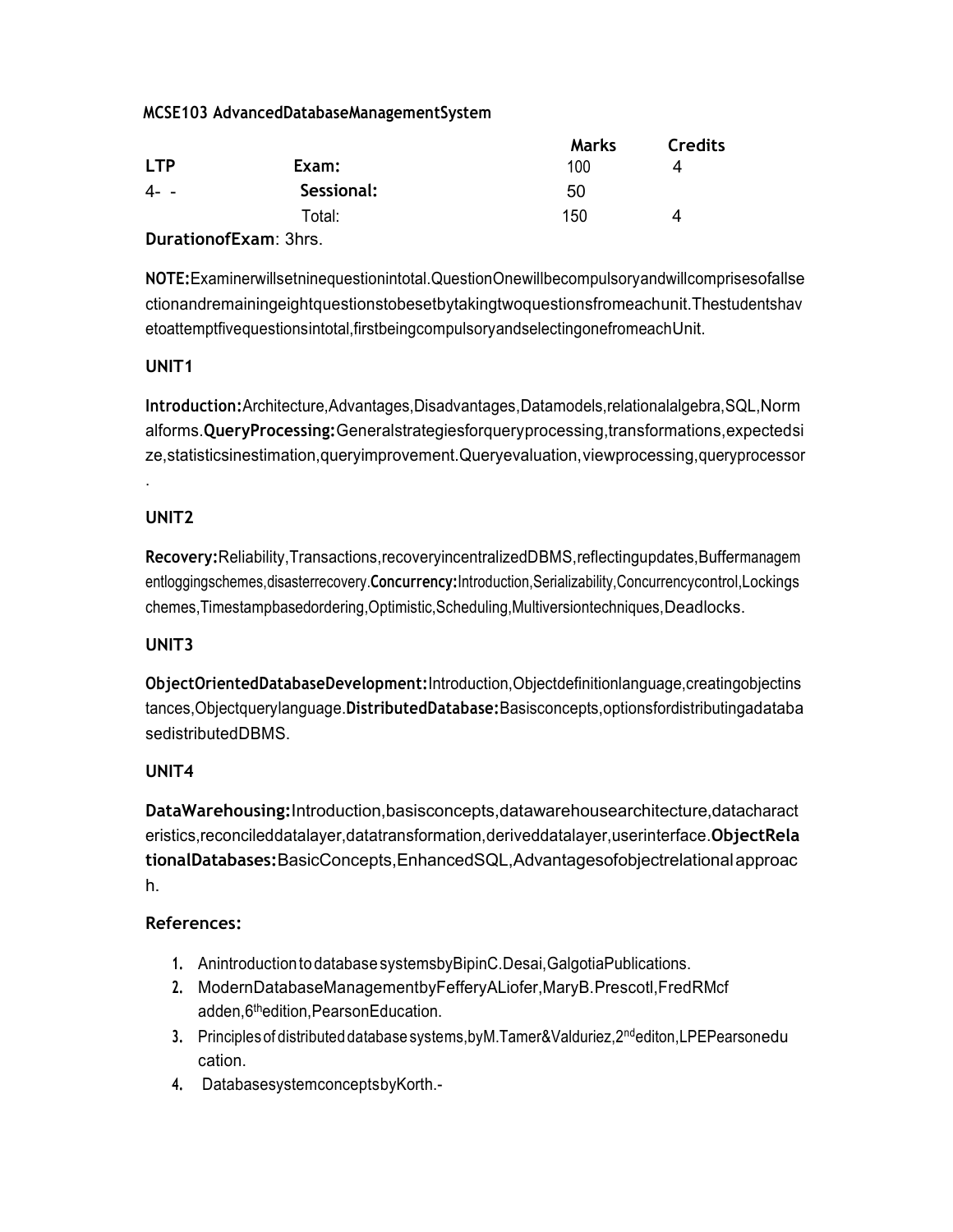# MCSE104DATAWAREHOUSEANDMINING

|               |            | <b>Marks</b> | <b>Credits</b> |
|---------------|------------|--------------|----------------|
| <b>LTP</b>    | Exam:      | 100          | 4              |
| 4--           | Sessional: | 50           |                |
|               | Total:     | 150          | 4              |
| $\sim$ $\sim$ | - -        |              |                |

**DurationofExam: 3hrs.** 

NOTE: Examinerwillsetninequestionintotal. QuestionOnewillbecompulsoryandwillcomprisesofallse ctionandremainingeightquestionstobesetbytakingtwoquestionsfromeachunit. Thestudentshav etoattemptfivequestionsintotal,firstbeingcompulsoryandselectingonefromeachUnit.

# UNIT<sub>1</sub>

Datawarehousing: Introduction, Operationaldatastores, ETL, Datawarehousesdesignguidelinesfordatawarehouseimplementation, Datawarehousemetadata; OLAPintroduction, Characteristics, Multidimensional viewand datacube, Datacube operations,

# UNIT<sub>2</sub>

Datamining: Introduction, associationrulesmining, Naivealgorithm, Apriorialgorithm, directhashi ngandpruning(DHP),DynamicItemsetcounting(DIC),Miningfrequentpatternwithoutcandidategenerati on(FP,growth),performanceevaluationofalgorithms,

# UNIT<sub>3</sub>

Classification: Introduction, decisiontree, tree inductional gorithm-

splitalgorithmbasedoninformationtheory,splitalgorithmbasedonGiniindex;naïveBayesmethod;esti matingpredictiveaccuracyofclassificationmethod;classificationsoftware,softwareforassociationrule mining;casestudy;KDDInsuranceRiskAssessment

# UNIT4

Clusteranalysis: Introduction, partitional methods, hierarchicalmethods, and density basedmethods, deali nawithlargedatabases.clustersoftware.

WebDataMining:WebTerminologyandCharacteristics,LocalityandHierarchyintheweb,WebConte ntMining, WebUsageMining, WebStructureMining, WebminingSoftware.

- 1. HanJ., KamberM.and PeiJ., Datamining concepts and techniques, Morgan Kauf mannPublishers(2011)3rded.
- 2. .PudiV.,KrishanaP.R.,DataMining,OxfordUniversitypress,(2009)1sted.
- 3. AdriaansP., ZantingeD., Data mining, Pearson education press (1996), 1sted.
- 4. PooniahP., DataWarehousingFundamentals, WilleyintersciencePublication, (2001), 1sted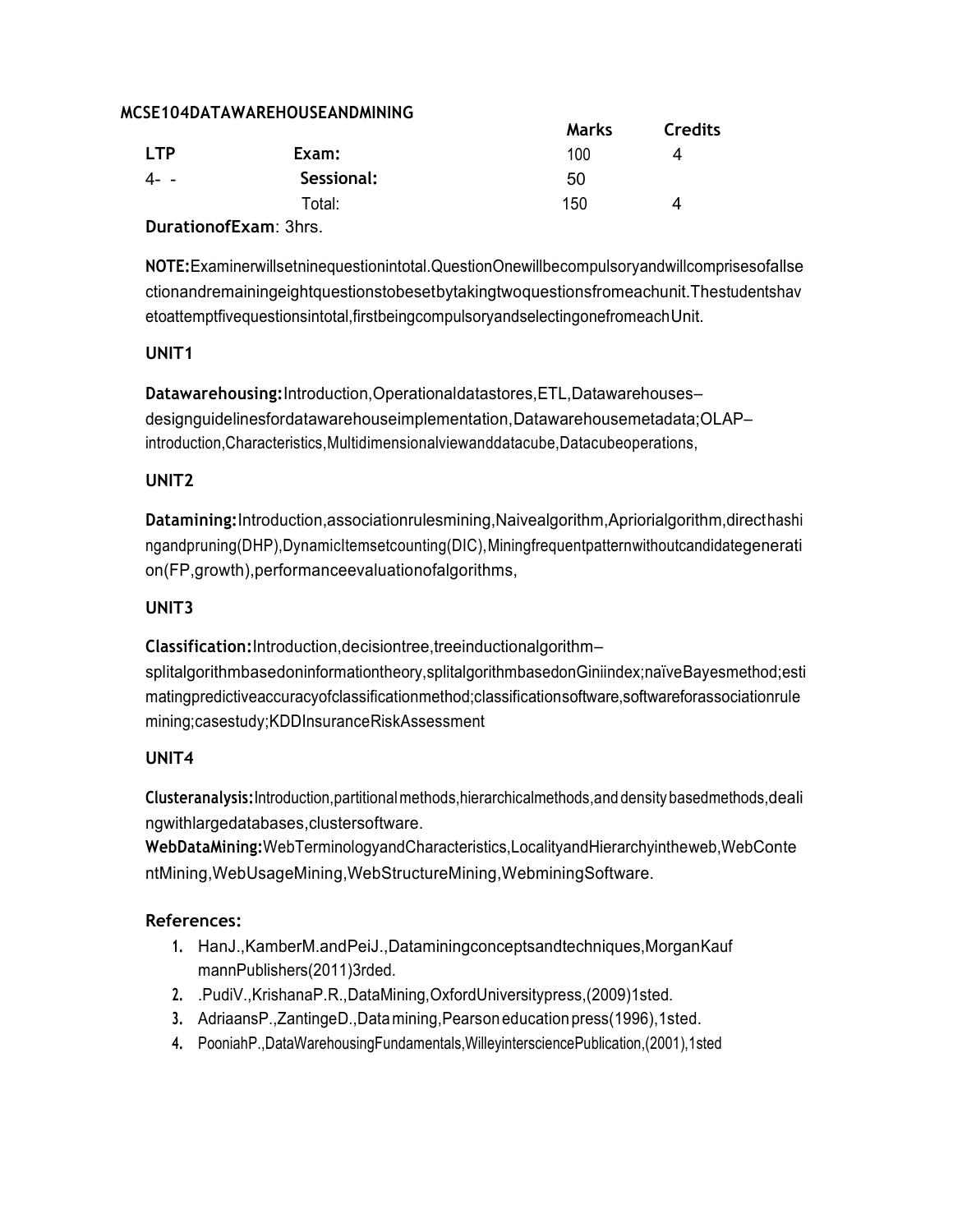#### **MCSE105** MATHEMATICAL FOUNDATIONOFCOMPUTER SCIENCE

|                                                                                  |            | Marks | <b>Credits</b> |
|----------------------------------------------------------------------------------|------------|-------|----------------|
| <b>LTP</b>                                                                       | Exam:      | 100   |                |
| 4-<br>$\sim$                                                                     | Sessional: | 50    |                |
|                                                                                  | Total:     | 150   |                |
| $\mathbf{D}$ and $\mathbf{D}$ are $\mathbf{E}$ and $\mathbf{D}$ and $\mathbf{D}$ |            |       |                |

**DurationofExam: 3hrs.** 

NOTE: Examinerwillsetninequestionintotal. QuestionOnewillbecompulsoryandwillcomprisesofallse ctionandremainingeightguestionstobesetbytakingtwoguestionsfromeachunit. Thestudentshav etoattemptfivequestionsintotal, firstbeingcompulsoryandselectingonefromeachUnit.

# UNIT<sub>1</sub>

RegularLanguages: Finiteautomata, DFA, NFA, Equivalence of DFA&NFA. Anapplication, Mealyand MooreModels, Regularexpressionsandlanguages. Contextfreelanguages: CFGs, Applications, Ambiguityremoval, CNF, GNF.

# UNIT<sub>2</sub>

PushDownAutomata:BasicsofPDA,AcceptanceByPDA,PDAandCFL,ParsingandPDA:TopDown ParsingandBottomupParsing

### UNIT<sub>3</sub>

TuringMachine: Turingmachines, variantsofTMs, RestrictedTMs, TMsandComputers.Deci dability: Decidablelanguages, decidable problems concerning Context freelanguages, the halting pr oblem, halting problem is undecidable.

### UNIT4

ReducibilityandComputability:Undecidableproblemsfromlanguagetheory-Regularexpressions, Turingmachines, Reduction. Asimpleundecidableproblem (PCP), Primitiverecu rsivefunctions, tractabledecisionproblems, theory of Optimization, Church-Turing Thesis.

- 1. IntroductiontoTheoryofComputation–MichaelSipser(ThomsonNrools/Cole)
- 2. IntroductiontoAutomataTheory,LanguagesandComputations-J.E.Hopcroft, RajeevMotwani&J.D.UIIman(PearsonEducationAsia), 2ndEdition.
- 3. TheoryofComputationbyPeterLinz
- 4. Introduction to languages and theory of computation John C. Martin (MGH)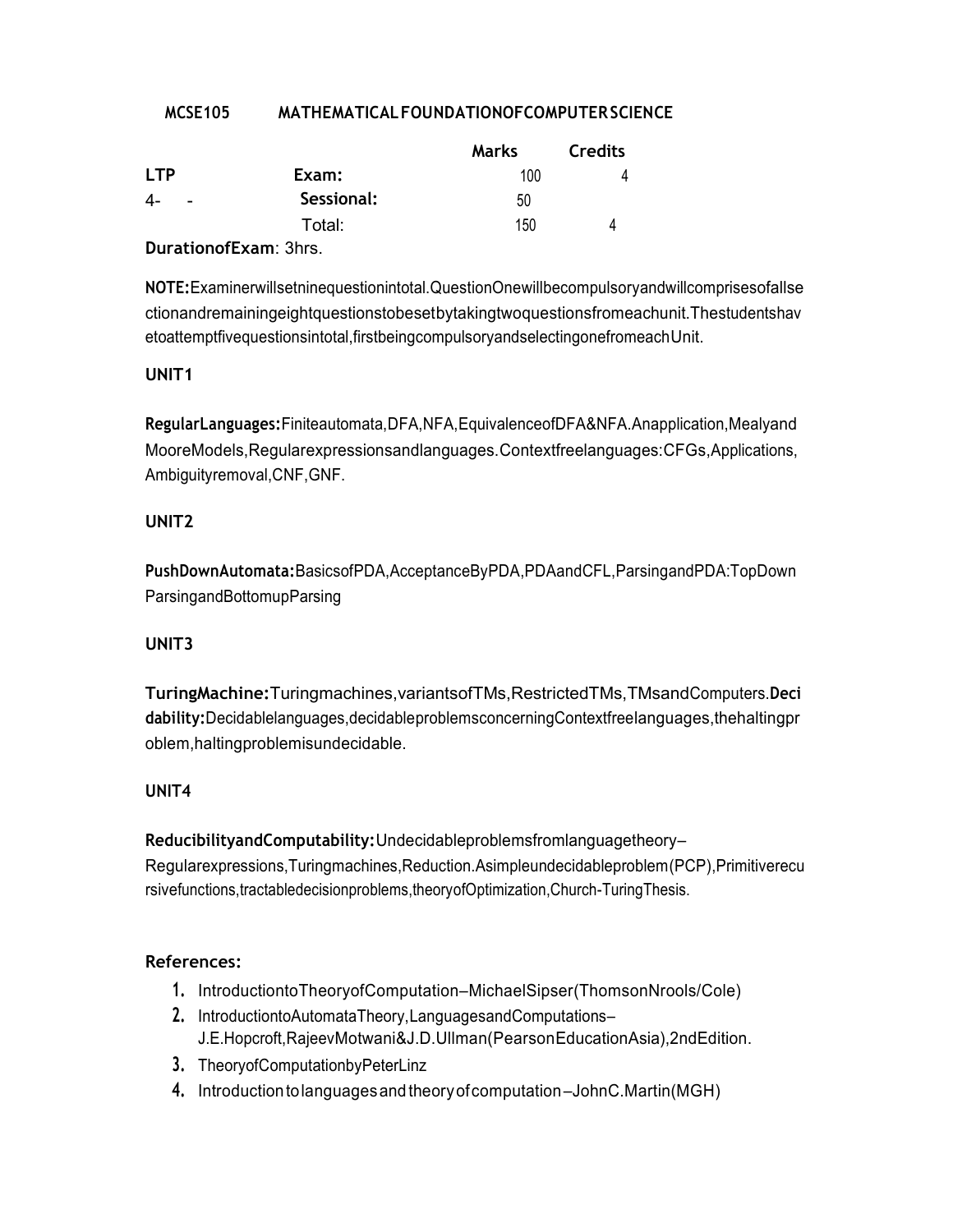# **MCSE106Seminar**

| <b>LTP</b> |              | Marks          | <b>Credits</b> |
|------------|--------------|----------------|----------------|
| - --       | Sessional:   | $\blacksquare$ |                |
|            | <b>Total</b> | 25             |                |

Acandidatehastopresentaseminaronarecenttopic/technology/researchadvancementandhastosub mitaseminarreport.Themarkswillbegivenonthebasisofseminarreport,contentsofthepresentatio n,communicationandpresentationskills.

### **MCSE107ADVANCEOPERATINGSYSTEMLAB**

|            |                                     | Marks | <b>Credits</b> |
|------------|-------------------------------------|-------|----------------|
| <b>LTP</b> | Exam<br>$\mathcal{L} = \mathcal{L}$ | 50    |                |
| $- - 2$    | Sessional:                          | 50    |                |
|            | Total                               | 100   |                |

Astudenthastoperform10-12practicalsbasedontheorypaper.

### **MCSE108ADVANCEDATABASEMANAGEMENTSYSTEMLAB**

|            |                      | Marks | <b>Credits</b> |
|------------|----------------------|-------|----------------|
| <b>LTP</b> | Exam<br>$\mathbf{L}$ | 50    |                |
| $- -2$     | Sessional:           | 50    |                |
|            | Total                | 100   |                |

Astudenthastoperform10-12practicalsbasedontheorypaper.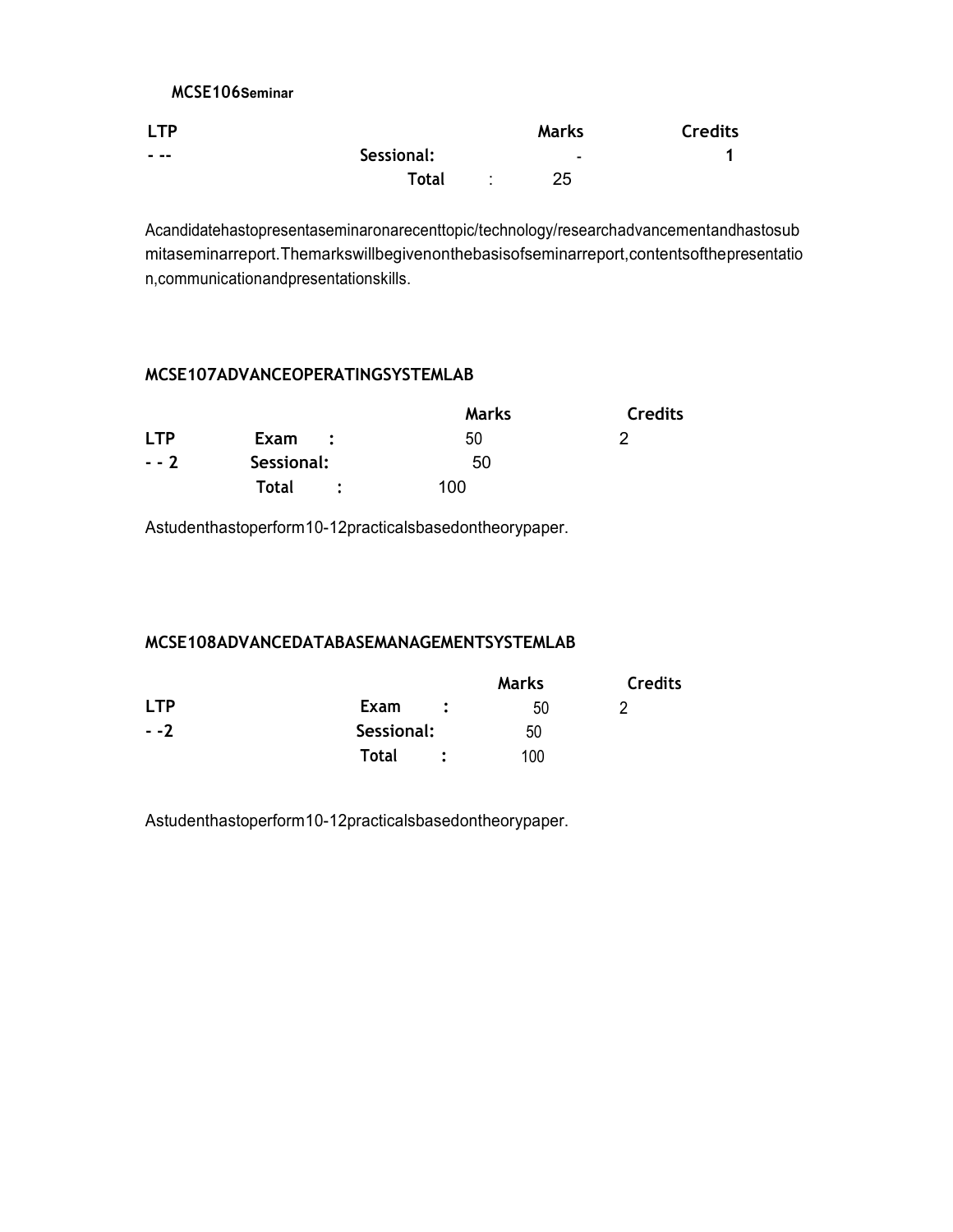### **MCSE201SOFTCOMPUTING**

|       |                              | Marks | <b>Credits</b> |
|-------|------------------------------|-------|----------------|
| I TP  | Exam<br>$\ddot{\phantom{1}}$ | 100   | Δ              |
| $4 -$ | Sessional:                   | 50    |                |
|       | <b>Total</b>                 | 150   | 4              |

**NOTE:**Examinerwillset nine questionintotal.QuestionOnewillbecompulsoryandwill comprisesofallsectionandremainingeightquestionstobesetbytakingtwoquestionsfrom each unit.Thestude nts havetoattemptfivequestions intotal,firstbeingcompulsoryandselectingonefromeachUnit.

#### **UNIT1**

NeuralNetworks:History,OverviewofBiologicalNeuro-

System,MathematicalModelsofNeurons,ANNarchitecture,Learningrules,GradientDescentAl gorithm,LearningParadigms-

Supervised,UnsupervisedandReinforcementLearning,ANNTrainingAlgorithms-

Perceptrons,TrainingRules,Delta,BackPropagationAlgorithm,MultilayerPerceptronModel,Hop fieldNetworks,AssociativeMemories,ApplicationsofArtificial NeuralNetworks.

### **UNIT2**

**FuzzyLogic:**IntroductiontofuzzyLogic,ClassicalandFuzzySets,Overview ofClassicalSets,MembershipFunction,Fu zzyRulegeneration.

**OperationsonFuzzySets:**Compliment,Intersection,Union,CombinationofOperations,Aggregati onOperation.

### **UNIT3**

**FuzzyArithmetic:**FuzzyNumbers,LinguisticVariables,ArithmeticOperationsonIntervals&Numbers,L atticeofFuzzyNumbers,FuzzyEquations.

Classical Logic,Multi-ValuedLogics,FuzzyPropositions,FuzzyQualifiers,LinguisticHedges.

# **UNIT4**

**Uncertainty BasedInformation**: Information &Uncertainty,

NonspecificityofFuzzy&CrispSets,FuzzinessofFuzzySets.

- **1.** Neural NetworksSimonHaykin
- **2.** NeuralNetworks-Kosko.
- **3.** PrinciplesofSoftComputing-Dr.S.N.SivanandamandDr.S.N.Deepa,
- **4.** FuzzyLogic&FuzzySetsKlir&Yuan
- **5.** Neutral Networks-SatishKumar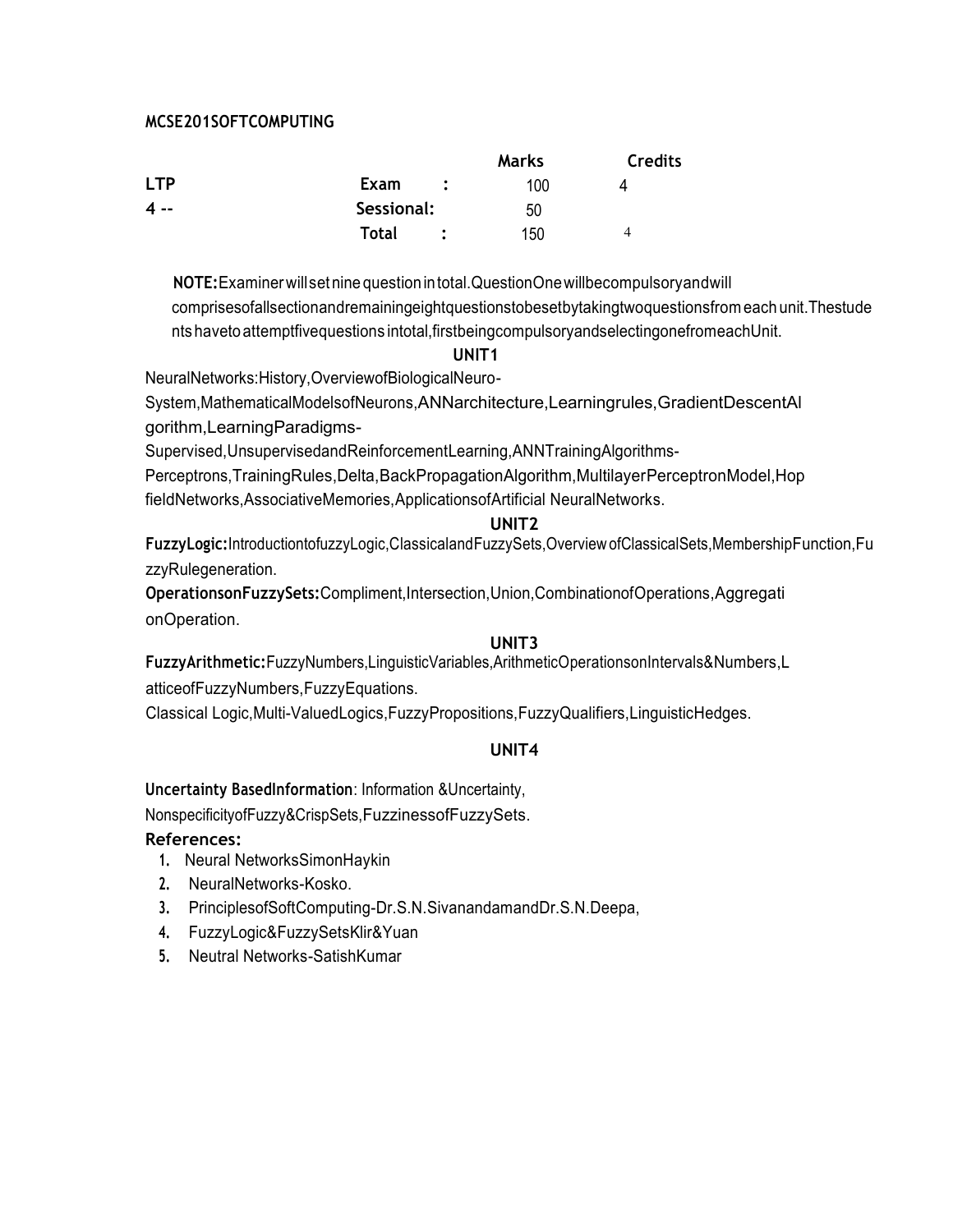### **MCSE202ALGORITHMDESIGN**

|              |            | <b>Marks</b> | <b>Credits</b> |
|--------------|------------|--------------|----------------|
| <b>LTP</b>   | Exam       | 100          | Δ              |
| $\mathbf{A}$ | Sessional: | 50           |                |
|              | Total      | 150          | 4              |

**NOTE:**Examinerwillset nine questionintotal.QuestionOnewillbecompulsoryandwill comprisesofallsectionandremainingeightquestionstobesetbytakingtwoquestionsfrom each unit.Thestude nts havetoattemptfivequestions intotal,firstbeingcompulsoryandselectingonefromeachUnit.

#### **UNIT1**

#### **Foundation&DataStructure:**

Foundation&ElementaryDataStructure:Algorithms,Performanceanalysis:Space&timecomplexity,Growt hoffunctions,Divide&Conquer,RecurrenceEquations,BasicelementsofdatastructurelikeStacks&Queue s,Trees,Graphs,LinkedList,Sorting&Orderstatistics.DataStructure: Dynamicsets&searching:

Introduction,Arraydoubling,Amortizedtime analysis,R-

Btrees,Hashing,Dynamicequivalencerelations&Union-

Findprograms,Priorityqueueswithadecreasekeyoperation.

Graph& graphtraversals:DFS,stronglyconnectedcomponents,Bi-connectedcomponents.

#### **UNIT2**

#### **AdvancedDesign&AnalysisTechniques:**

Greedy&DynamicMethod:Generalmethods,Knapsackproblem,Job sequencingwithdeadlines,Minimumcostspanning trees,Optimalmergepatters,Single-sourceshortestpath,0/1Knapsack,Multistagegraphs,Allpairshortestpath,Optimalbinarysearchtrees,Travellingsalespersonproblem,Flowshopscheduling. Backtracking&BranchandBound:Generalmethods,8Queensproblem,Sumofsubsets,Graphcoloring,Hamiltoniancycles,Knaps ackproblem,Travellingsalespersonproblem,Efficiencyconsideration.

#### **UNIT3**

NP-Hard&NP-CompleteProblems:Basicconcepts,Cook'sTheorem,NP-hardgraphproblem,NP-Hardschedulingproblems.

StringMatching:Introduction,Astraightforwardsolution,TheKnuth-Morris-

Prattalgorithm,TheBoyer-Moorealgorithm,approximatestringmatching.

#### **UNIT4**

ParallelAlgorithms:Introduction,Parallelism,ThePRAM,andothermodels,somesimplePRAMalgorit hms, Handlingwriteconflicts, MergeandSorting, Findingconnected components.

Approximationalgorithms:Introduction,Absoluteapproximations, ε-approximations,

Polynomialtimeapproximationschemes,FullyPolynomialtimeapproximationsschemes.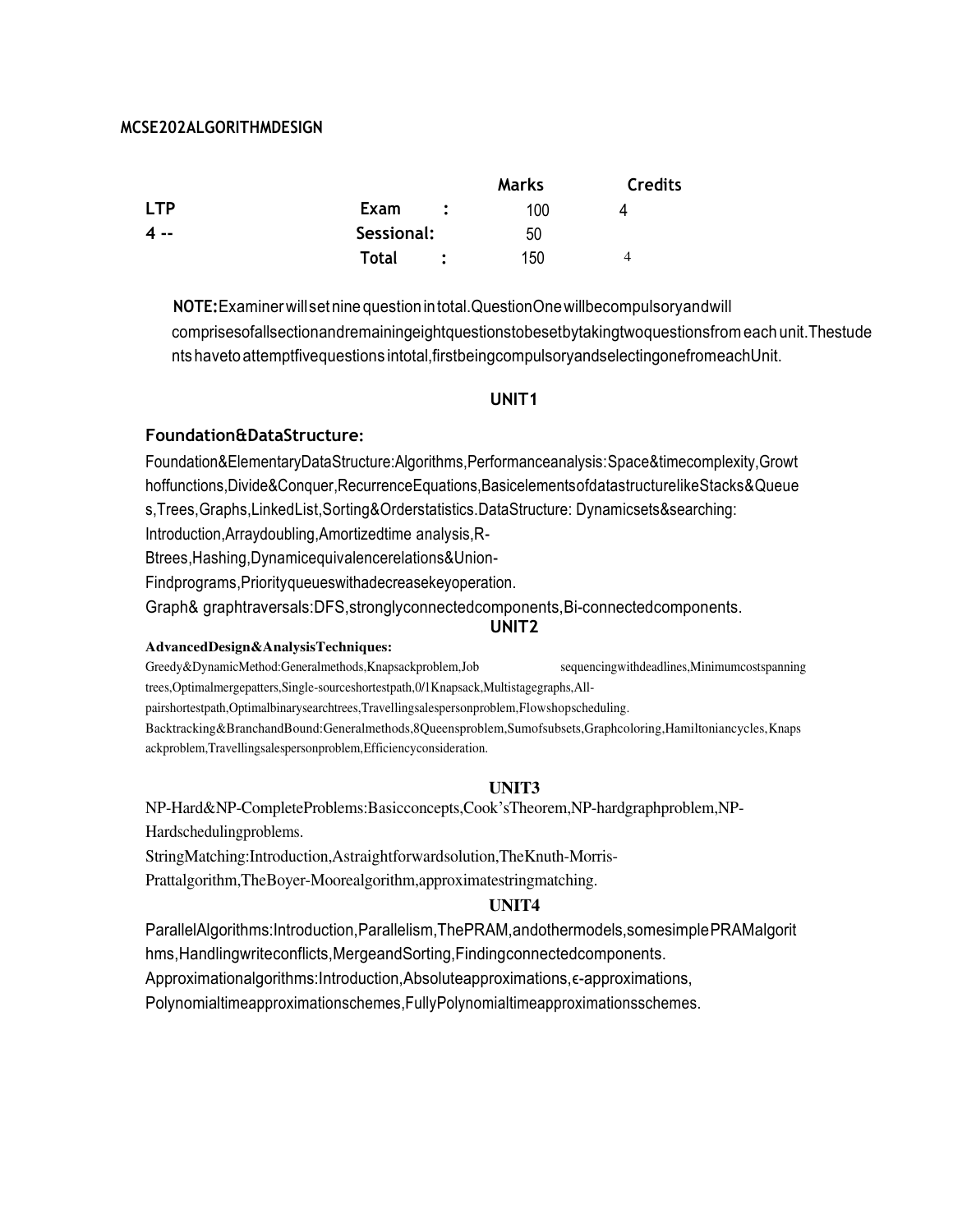- 1. ComputerAlgorithms:Introduction to design and analysis (3<sup>rd</sup>edition)bySaraBaaseandAllenVan Gelder,Pearson,2000.
- **2.** FundamentalsofAlgorithmsbyGillesBrassardandPaulBratley
- **3.** DesignandAnalysisofAlgorithms(ComputerscienceSeries)byJeffreyD.SmithPubl.
- **4.** FundamentalsofComputeralgorithms,EllisHorowitzandSratajSahnim1978,Galgotiapubl.
- **5.** AlgorithmsDesign(PIE)byEvaTardosandJonKlienberg,person.
- **6.** IntroductiontoAlgorithms,ThomashCormen,HarlesEleisersonandRonaldLrivest:1990,T MH.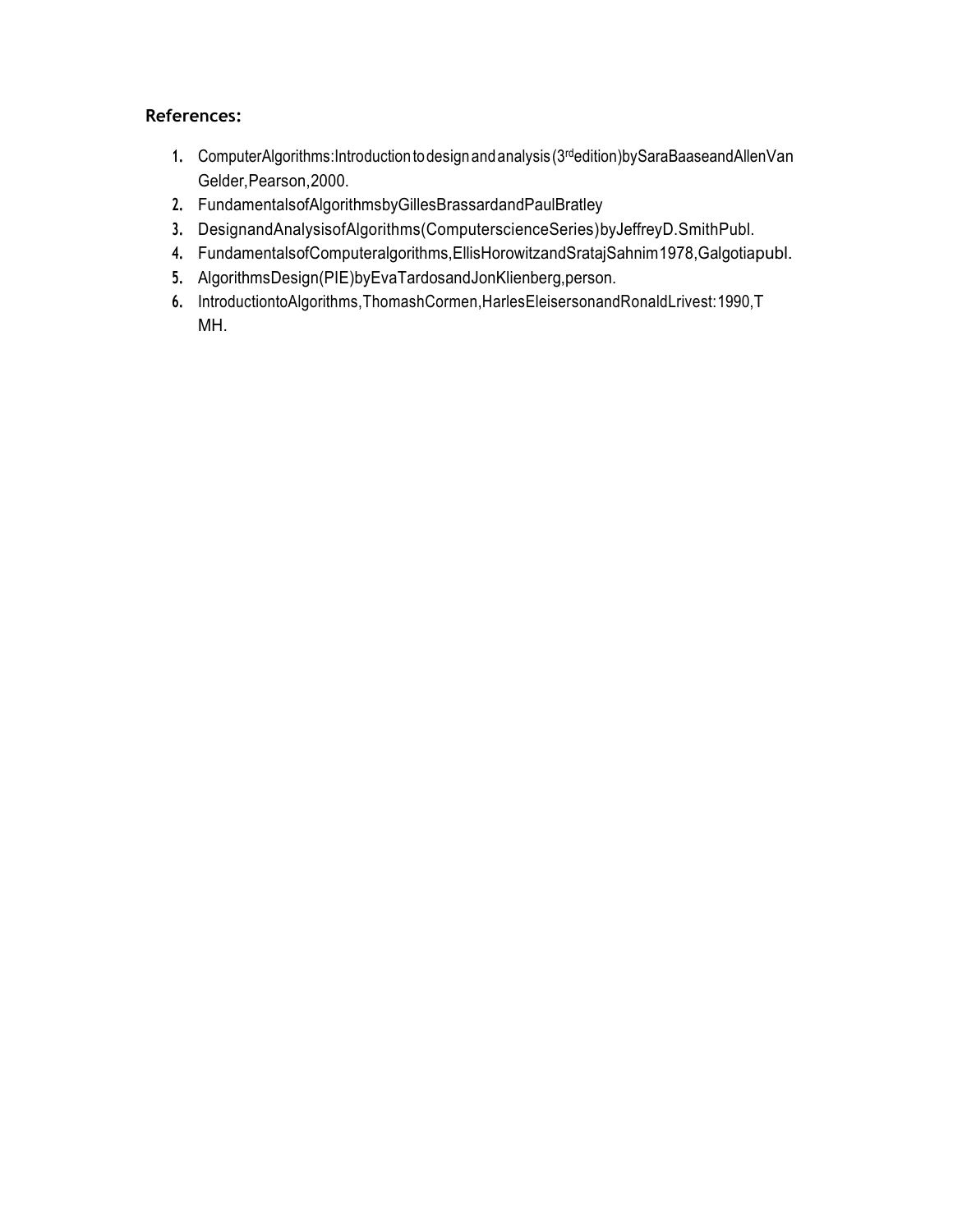| MCSE203    | <b>Seminar</b> |              |                |
|------------|----------------|--------------|----------------|
| <b>LTP</b> |                | <b>Marks</b> | <b>Credits</b> |
|            | Sessional:     |              |                |
|            | Total<br>٠     | 25           |                |

Acandidatehastopresentaseminaronarecenttopic/technology/researchadvancementandhastosub mitaseminarreport.Themarkswillbegivenonthebasisofseminarreport,contentsofthepresentatio n,communicationandpresentationskills.

# **MCSE204 SOFTCOMPUTINGLAB**

|            |                                     | <b>Marks</b> | <b>Credits</b> |
|------------|-------------------------------------|--------------|----------------|
| <b>LTP</b> | Exam<br>$\mathcal{L} = \mathcal{L}$ | 50           |                |
| $- -2$     | Sessional:                          | 50           |                |
|            | Total                               | 100          |                |

Astudenthastoperform10-12practicalsbasedontheorypaper.

# **MCSE205 ALGORITHMDESIGNLAB**

|            |              | <b>Marks</b> | <b>Credits</b> |
|------------|--------------|--------------|----------------|
| <b>LTP</b> | Exam         | 50           |                |
| $- -2$     | Sessional:   | 50           |                |
|            | <b>Total</b> | 100          |                |

Astudenthastoperform10-12practicalsbasedontheorypaper.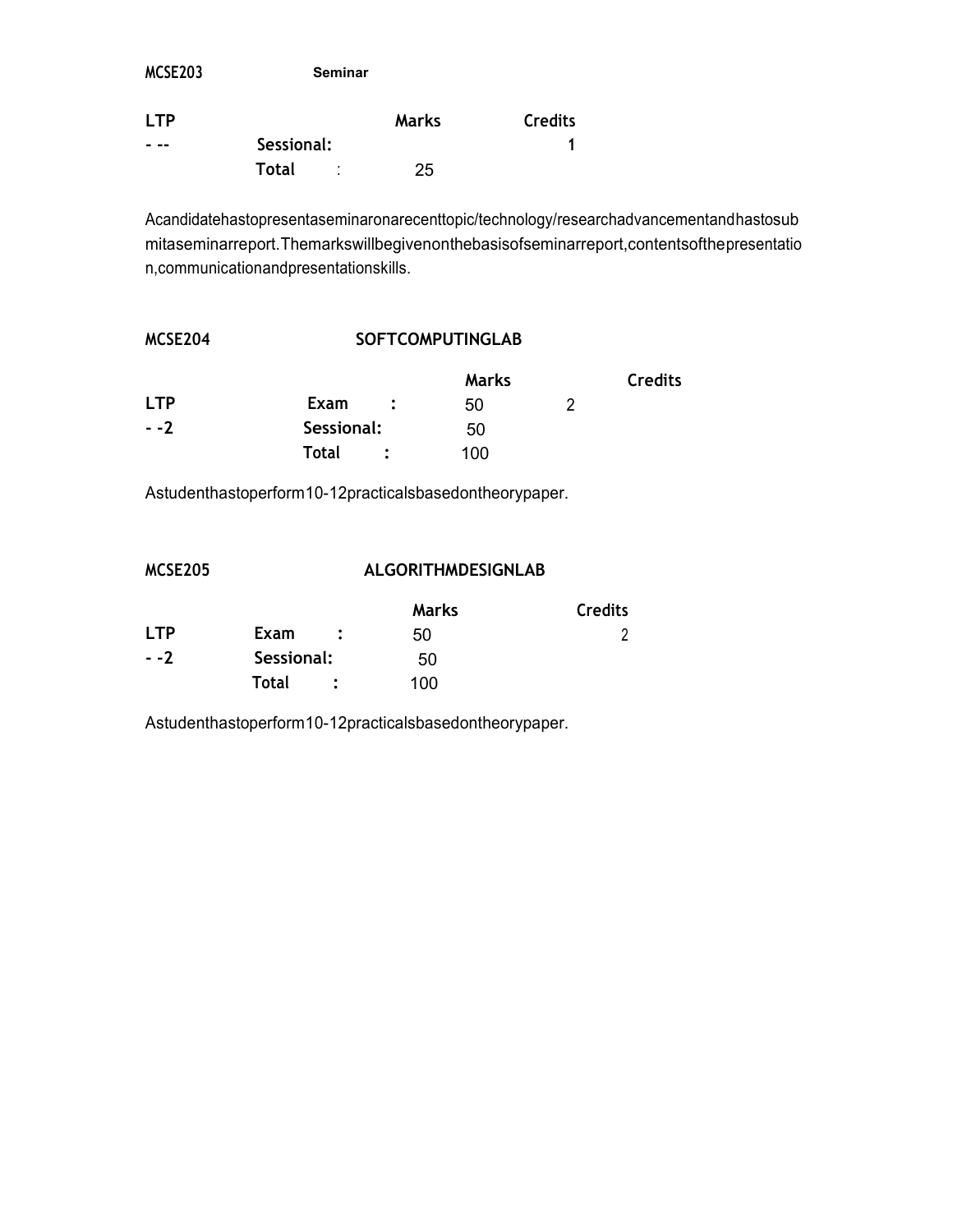# **MOBILEANDWIRELESSCOMMUNICATION**

|            |            | Marks | <b>Credits</b> |
|------------|------------|-------|----------------|
| <b>LTP</b> | Exam:      | 100   |                |
| 4--        | Sessional: | 50    |                |
|            | Total:     | 150   | 4              |

DurationofExam:3hrs.

MCSE206A

NOTE: Examinerwillsetninequestionintotal. QuestionOnewillbecompulsoryandwillcomprisesofallse ctionandremainingeightquestionstobesetbytakingtwoquestionsfromeachunit.Thestudentshav etoattemptfivequestionsintotal,firstbeingcompulsoryandselectingonefromeachUnit.

### UNIT<sub>1</sub>

Application, history, market, referencemodelandoverview. Wireless Transmission-Frequencies, signals, antennae, signal propagation, multiplexing, modulation, spreadspectrum, cellul arsystem.

# MACandTelecommunicationSystem: SpecializedMAC, SDMA, FDMA, TDMA-

FixedTDM,classicalALOHA,Slotted,ALOHA,CSMA,DAMA,PKMA,reservationTDMA.Collisio navoidance, pollinginhibitsensemultipleaccess. CDMA, comparison, CSMmobileservices, architectureradio, interface, protocol, localization, callinghandover, security, newdat aservices, IntroductiontoW'LL.

### UNIT<sub>2</sub>

SatelliteandBroadcastSystems: History, Applications, GEO, LEO, MEO, routing, localization, ha ndoverinsatellitesystem.Digitalaudioandvideobroadcasting.WIRELESSLAN:IEEE802  $11 -$ Systemandprotocolarchitecture, physicallayer.MAClayeredmanagement.Bluetooth-Userscenarios, physicallayer, MACLayer, networking, security and link management.

### UNIT<sub>3</sub>

### MobileNetworkLayer: MobileIP-

goals, assumptions, requirement, entities, terminology, IPpacketdelivery. Agentadvertisementanddisco very, registration, tunneling, encapsulation, optimization, reservetunneling, IPv6.DHCP.AdhocNetworks, Ro uting, destinationsequencedistancevector, dynamicsourcerouting, hierarchicalalgorithm, algorithm, algorithmm etric.

### UNIT4

MobileTransportLayer: TraditionalTCP, IndirectTCP, Snooping; TCP, MobileTCPfastretransmi ssion, Transactionoriented TCP. Supportfor Mobility: File, system, WWW-

HIT, HTML, systemarchitecture. WAP-

architecture, Wirelessdatagram, protocol, wirelesstransportlayersecurity, wireless transaction protocol , application environment, telephonyapplication.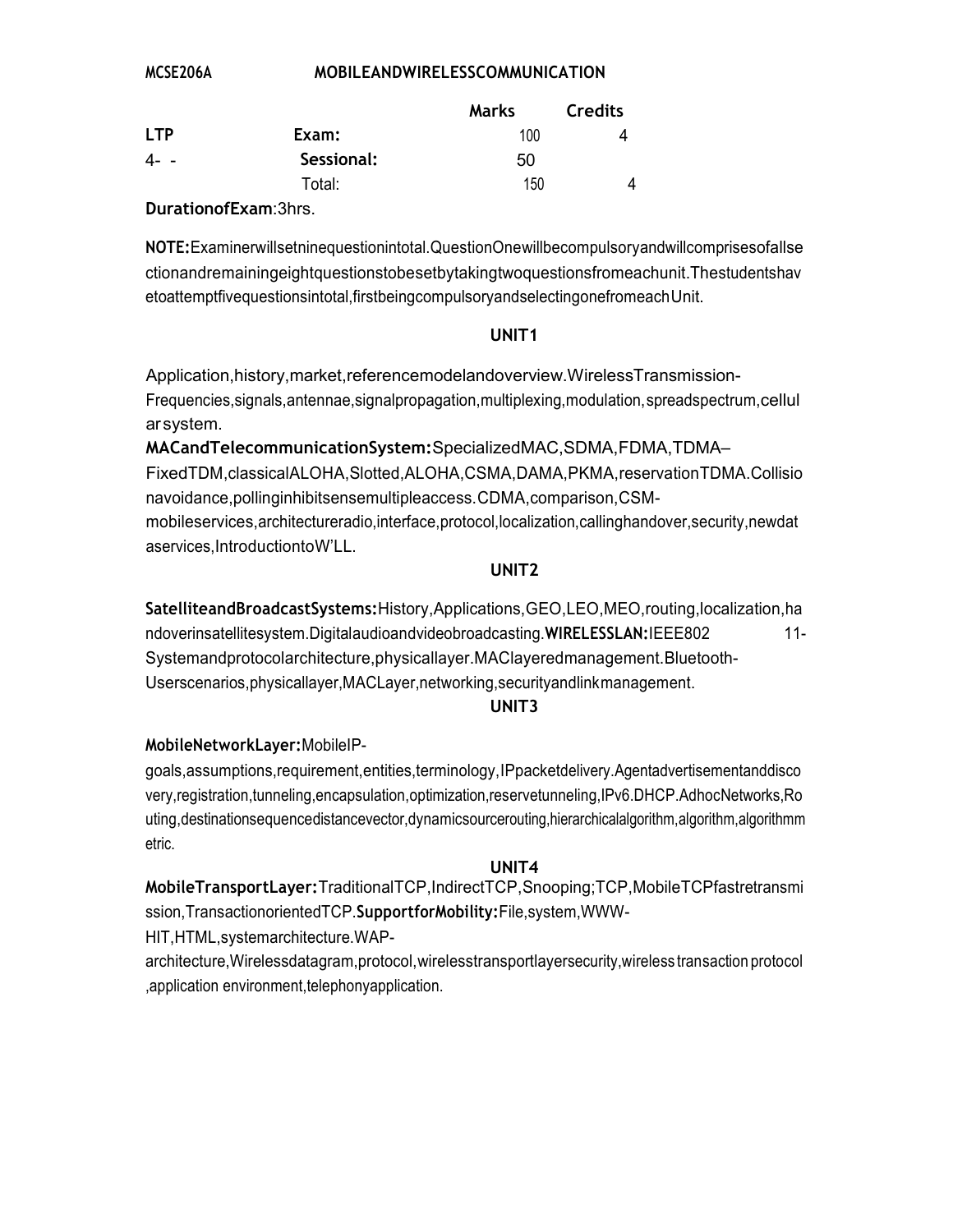- **1.** JochenSchiller,"MobileCommunication",PearsonEducation,2002
- 2. LEE,"MobileCellularTelecommunications"McGRAW-Hill,2<sup>nd</sup>Edition.
- **3.** WirelessCommunications:TheodoreSRappaport;Pearsons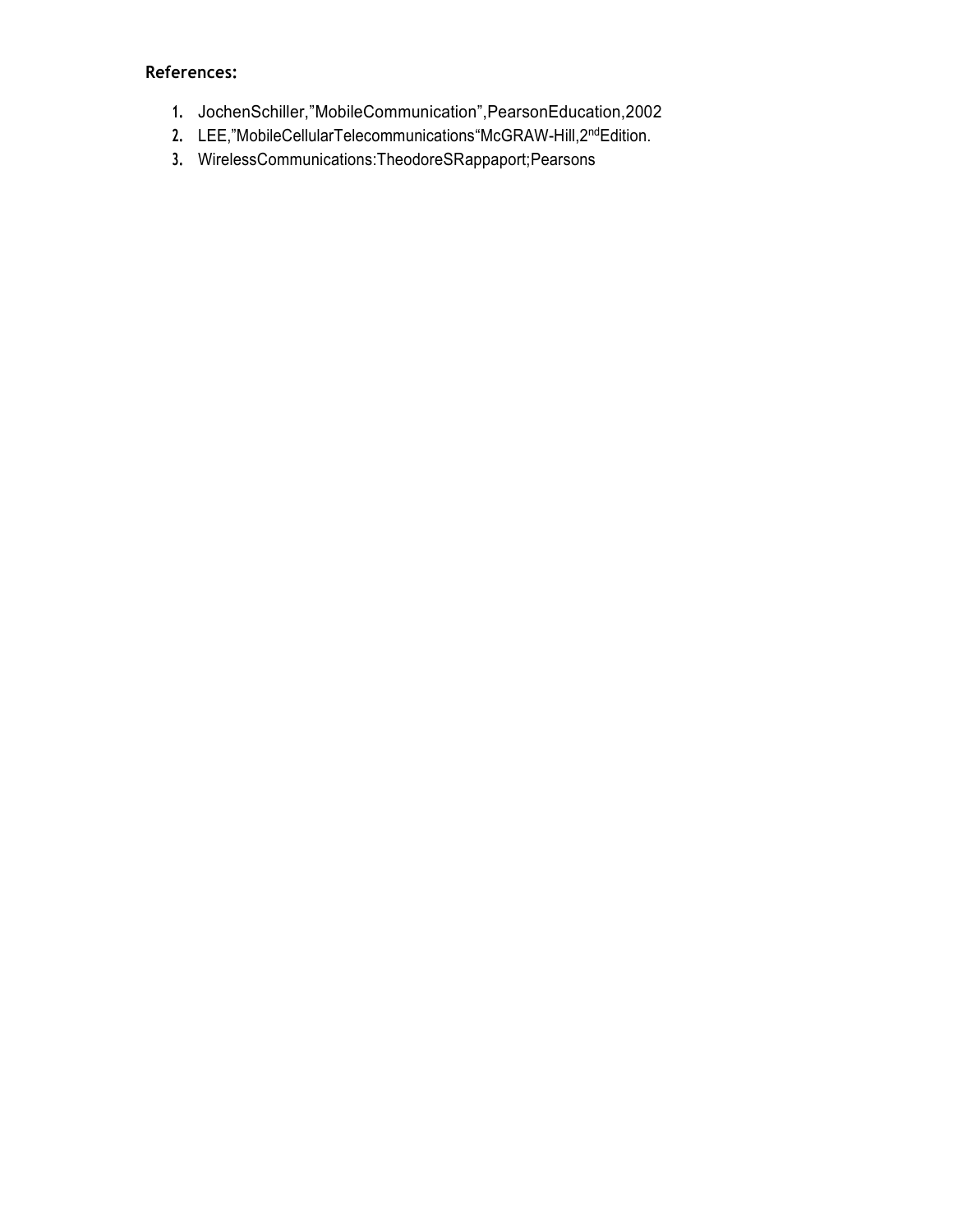#### MCSE206B **OPTIMIZATIONTECHNIQUES**

|                     |            | Marks | <b>Credits</b> |
|---------------------|------------|-------|----------------|
| <b>LTP</b>          | Exam:      | 100   |                |
| 4 -                 | Sessional: | 50    |                |
|                     | Total:     | 150   |                |
| DurationafEvam.2hro |            |       |                |

### DurationofExam:3hrs.

NOTE: Examinerwillsetninequestionintotal. QuestionOnewillbecompulsoryandwillcomprisesofallse ctionandremainingeightquestionstobesetbytakingtwoquestionsfromeachunit. Thestudentshav etoattemptfivequestionsintotal, firstbeingcompulsoryandselectingonefromeachUnit.

# UNIT<sub>1</sub>

# LinearProgramming:SimplexMethod,BigM-

Method, DualityinLinearProgramming, SensitivityAnalysis, RevisedSimplexMethod, Two-PhaseSimplexMethod,DualSimplexMethod.IntegerLinearProgramming:BranchandBoundAlgorithms ,GomoryCuttingPlaneMethod.

# UNIT<sub>2</sub>

TransportationProblems:TypesofTransportationProblems,MathematicalModels,Transp ortationAlgorithms.Assignments:Definition,DifferencesbetweenTransportationandAssignmentMo dels, Representation Assignment Problemas Transportation Problemandas Linear Programming, As signmentAlgorithm-HungarianMethod

# UNIT<sub>3</sub>

# Non-

LinearProgramming:ClassicaloptimizationTechniques,NLPwithconstraints:GraphicalSo lution, MultivariableOptimizationwithEqualityconstraints (LagrangeMultipliersMethod), withine qualityconstraints-Kuhn-

Tuckerconditions, QuadraticProgrammingand SeparableProgramming: Standard form, Wolf's Metho d.Beale'sMethod

.SearchMethodforUnconstrainedNon-LinearProgramming Problems.

# UNIT4

Reliability:Basicconcepts,conditionalfailureratefunction,Failuretimedistributions,certainlifeModels Reliabilityofasystem in terms of the reliability of its components, seriessystem, parallelsystem. Queuing T, heory:Introduction,elementsorParametersofQueuingsystem,SteadystateBalanceEquation,Kenda ll'sNotationforRepresentingQueuingModels,Model!:SingleserverModel(M/M/1/∞/∞/FCFS),M odel2:M/M/1/∞/N/FCFS)Finite CapacityQueueSystem,Model3:MultiserverModel, Model4: MachineServicingModel.

- 1. OptimizationTechniquesbyC.MohanandKusumDeep.NewAgeInternational
- 2. OperationsResearchbyK.Rajagopal,PHI,Inida.
- ReliabilityEngineeringbyKKAggarwal,Springer.  $3.$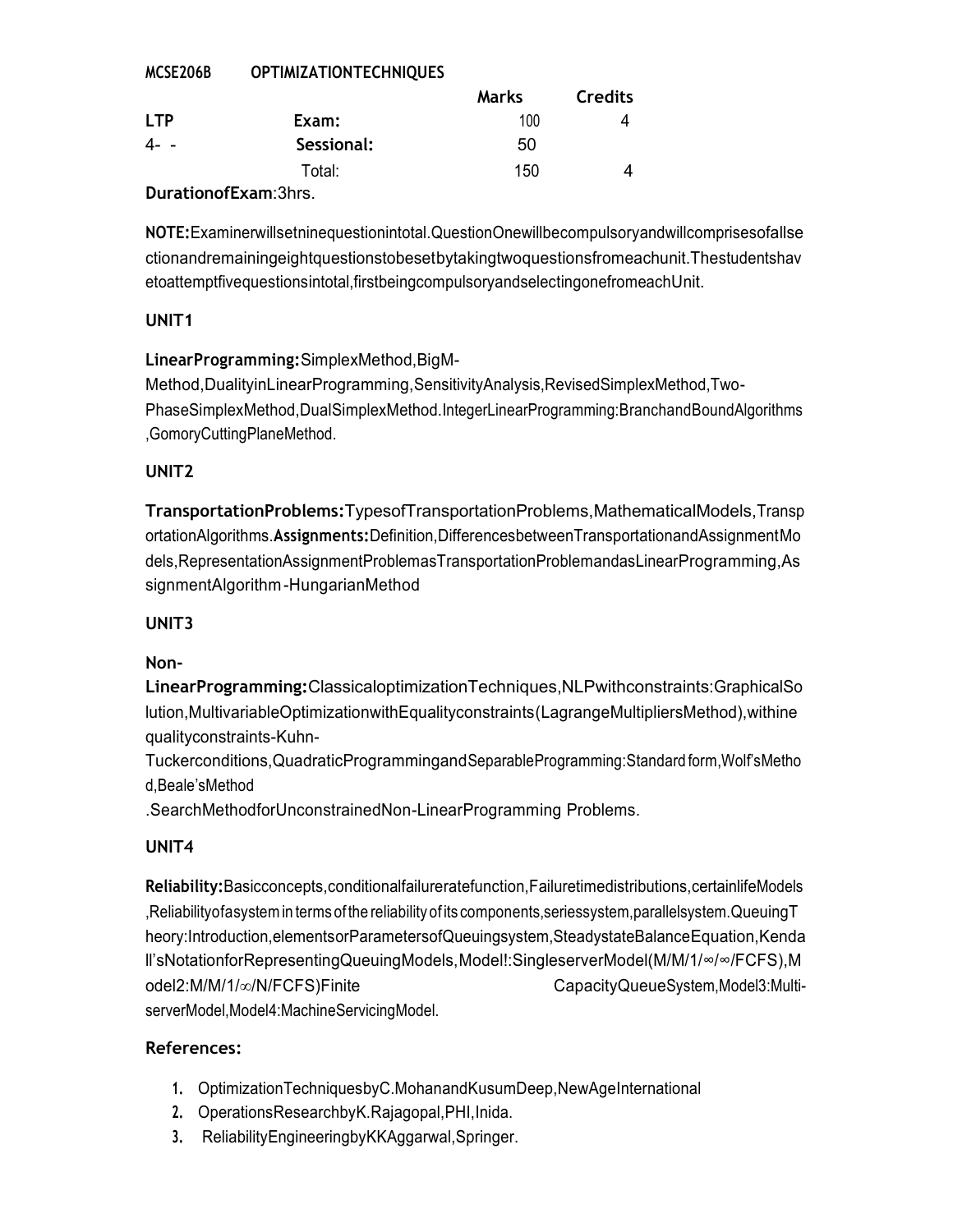| MUSEZUDU   | <b>DISCRETEMATHEMATICS</b> |       |                |
|------------|----------------------------|-------|----------------|
|            |                            | Marks | <b>Credits</b> |
| <b>LTP</b> | Exam:                      | 100   | 4              |
| $4 - -$    | Sessional:                 | 50    |                |
|            | Total:                     | 150   | Δ              |
| . .<br>-   |                            |       |                |

**NICCRETE ULTURILLY TICC** 

### **DurationofExam:3hrs.**

NOTE: Examinerwillsetninequestionintotal. QuestionOnewillbecompulsoryandwillcomprisesofallse ctionandremainingeightquestionstobesetbytakingtwoquestionsfromeachunit. Thestudentshav etoattemptfivequestionsintotal, firstbeingcompulsoryandselectingonefromeachUnit.

# UNIT<sub>1</sub>

 $\frac{1}{2}$ 

Propositions, Logical Connectives, Conditional sand Biconditionals, Tautologies, Logical Equivale nces, Predicates, Quantifiers, Inferencetheory, Validity Probability, Informationand Mutual Information

# UNIT<sub>2</sub>

Poset, Lattices, PrincipleofDuality, BasicProperties of Lattices, SomeSpecialLattices, BooleanAlgebr as,IdentitiesofBooleanAlgebra,UniguenessofFiniteBooleanAlgebras,BooleanFunctionsandBoole anExpressions, NormalForms, TheKarnaughMapmethod, ApplicationofBooleanAlgebratoSwitc hingCircuits

# UNIT<sub>3</sub>

IntroductiontoGraphs,TypesofGraphs,Representationofgraphs,PathsandCircuits,GraphTrav ersals, ShortestPathinWeightedGraphs, DijkstraAlgorithm, EulerGraphs, Fleury's Algorithm, Hamilton ianGraphs, TravellingSalesmanProblem, PlanarGraphs, Kuratowski's TwoGraph, Euler's Theorem, Colouri ngofGraphs, TransportNetworksTrees, Rooted Trees, Representation ofAlgebraicExpressionsbyBinaryTrees,BinarySearchTrees,SpanningTreesandCut-Sets, Minimum Spanning Tree, Kruskal's Algorithm, Prim's Algorithm

# UNIT4

Languages, PhraseStructureGrammars, TypesofGrammarsandLanguages, FiniteStateMachines, Equiva lentMachines, FiniteStateMachinesasLanguageRecognizers, FiniteStateLanguagesandType-3Languages, Turing Machine

# References:

1. ElementsofDiscreteMathematics:AComputerOrientedApproach,C.L.LiuandD.P.Mo hapatra, McGrawHillEducation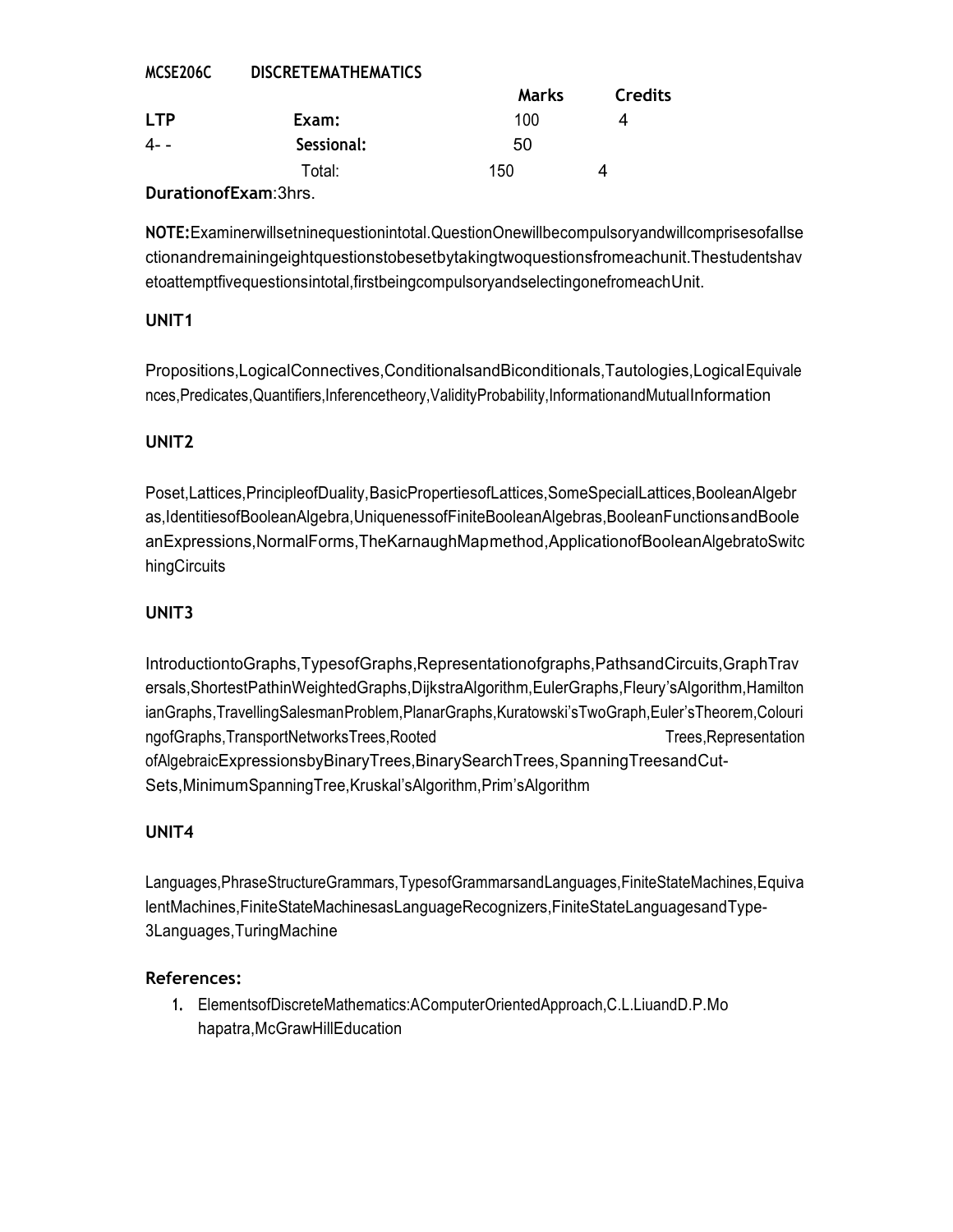- **2.** DiscreteMathematicalStructureswithApplicationstoComputerScience,J. PTremblayandR.Manohar,TataMcGrawHillEdition
- **3.** MathematicalStructuresforComputerScience,J.L.Gersting,ComputerSciencePress,NewY ork
- **4.** DiscreteMathematicalStructures,B.Kolman,R.C.BusbyandSRoss,PHI
- **5.** DiscreteMathematics,BabuRam,VinayakPublishersandDistributors,Delhi
- **6.** DiscreteMathematics,SemyourLipschutzandMarcLipson,Schaum'soutline
- **7.** DiscreteMathematics,R.K.BishtandH.S.Dhami,OxfordUniversityPress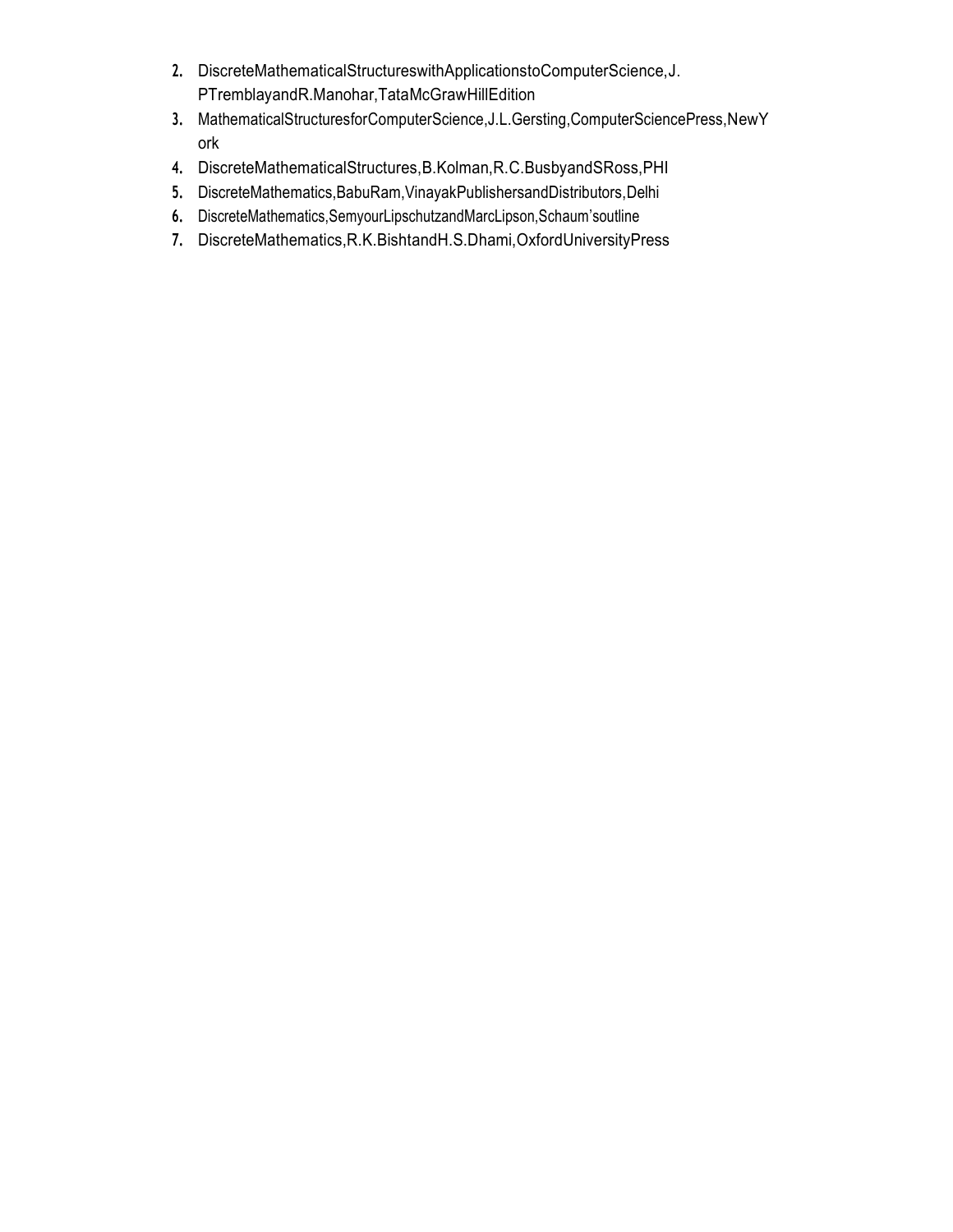#### MCSE206D

### **INTERNETANDWEB DEVELOPMENT**

|            |            | Marks | <b>Credits</b> |
|------------|------------|-------|----------------|
| <b>LTP</b> | Exam:      | 100   | Δ              |
| 4- -       | Sessional: | 50    |                |
|            | Total:     | 150   | Δ              |
|            | - -        |       |                |

### **DurationofExam:3hrs.**

NOTE: Examinerwillsetninequestionintotal. Question Onewill becompulsory and will comprises of all se ctionandremainingeightquestionstobesetbytakingtwoquestionsfromeachunit. Thestudentshav etoattemptfivequestionsintotal, firstbeingcompulsoryandselectingonefromeach Unit.

### UNIT<sub>1</sub>

Introduction:Internetprotocolmodel,Internetaddresses,IPRoutingconcepts,TableDrivenan dnexthoprouting, otherrouting related protocols, Internet AccessthroughPPP, SLIP, WWW

### UNIT<sub>2</sub>

Routertechnology: Hubs, Bridges, Routers, Routing Protocols, Routing security, Switchbasedrouti ng, Routing in unicast environment, multicasting, mobile routing.

### **UNIT3**

### WebserverandBrowser:

WebServers(IIS/PWS&Apache), HTTPrequesttypes, systemarchitecture, clientsidescripting, accessingwebservers, HTTP, secureHTTP, Secure SocketsLayer, WWWProxies, WebBrowser, Bookmarks, Cookies, ProgressIndicators, Customiz ationofBrowsers, Browsing Tricks, NextGeneration WebBrowsing, Search Engines, Architecture ofSearchEngines,SearchTools,WebCrawlers

### UNIT4

WebsiteDevelopment:DHTML,XHTML,AJAX,XML:Structuringdata,XMLnamespaces,DTDandsc hemas, XMLvariables, DOMmethods, simpleAPIforXML, webservices, and application of XML. ActiveServerPages(ASP):HowASPworks.ASPobjects.filesystem.objects.ASP.NET

- 1. FundamentalsoftheInternetandtheWorldWideWeb, RaymondGreenLawandEllenHep p-2011, TMH.
- 2. InternetandWorldWideWebProgramming,Deitel,DeitelandNeito,2000,PearsonEdu cation